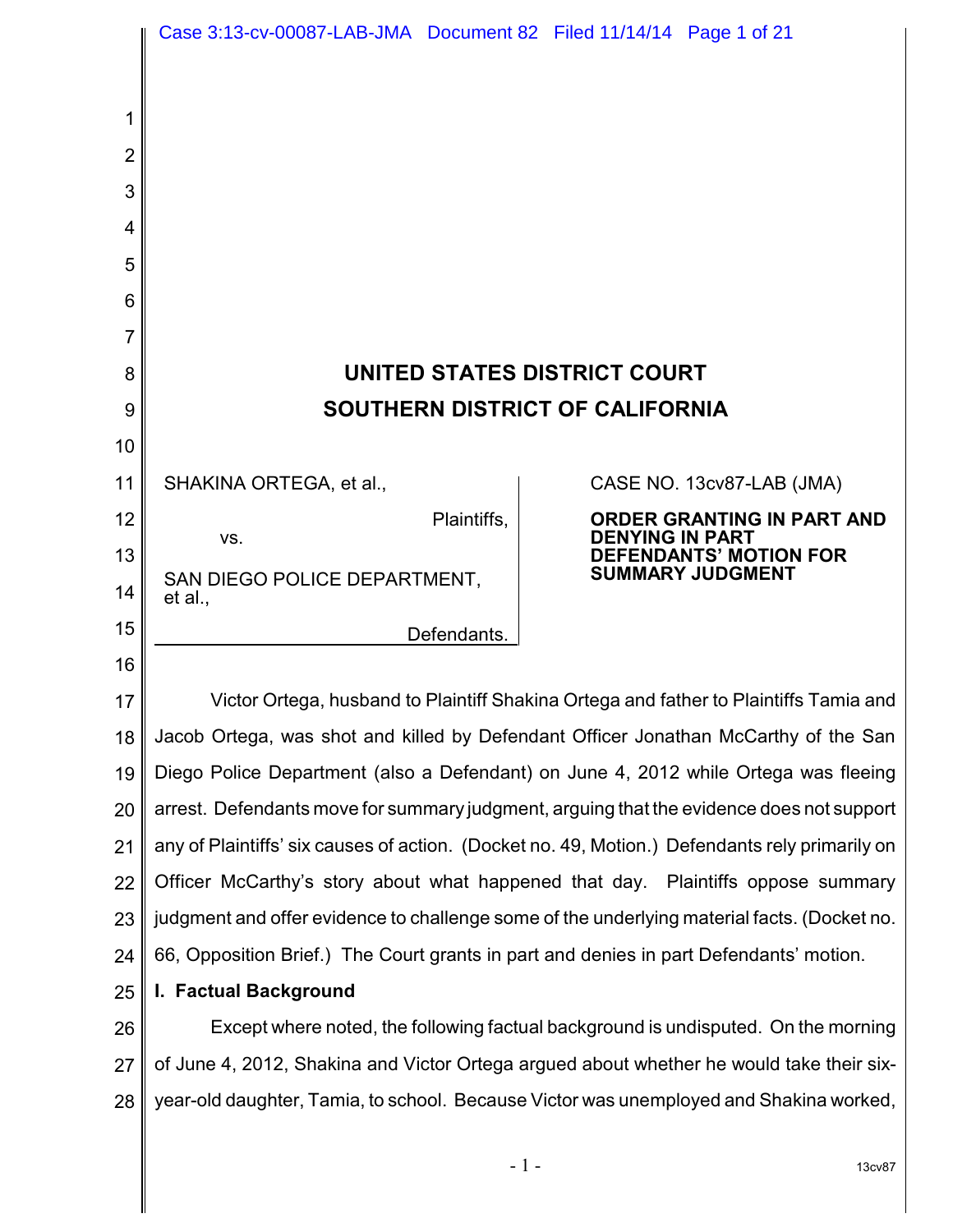1 2 3 4 5 6 7 8 their argument escalated into whether Victor did enough to support the family. Though they had been married for eight years, she told him that his refusal was why their relationship was not likely to work out. (*See* Docket no. 49-5, Cline Decl. Ex. C, Tr. of Interview with Shakina Ortega at 3.) Victor kicked toward Shakina's face, his bare feet connected with her mouth, and she began bleeding. (*Id.*) After a scuffle, Victor began to hug Shakina and apologize to her, crying and declaring that what he did was an accident. (*Id.* at 4.) Shakina called 9-1-1 and requested emergency assistance. (Docket no. 49-7, Cline Decl. Ex. E, Emergency Tr.)

9 10 11 12 13 14 15 16 17 18 19 20 21 22 23 Although the parties dispute whether Victor's actions were accidental or purposeful, they agree that he fled the family's apartment when police responded to the call. (*Compare* Mot. at 3 *with* Opp'n Br. at 6-7.) Officers Jonathan McCarthy and Godfrey Maynard arrived at the scene in separate vehicles in time to see Victor fleeing; Officer Maynard reported Victor's direction while Officer McCarthy began immediate pursuit. (Docket no. 49-10, McCarthy Decl. ¶¶ 7-13; Docket no. 66-6, Denning Decl. Ex. D.) A chase ensued through the housing complex, and Officer McCarthy caught up to Victor in a narrow, deserted corridor or breezeway. (Docket no. 49-10, McCarthy Decl. ¶¶ 14-16; Docket no. 66-6, Denning Decl. Ex. B., Investigator's Rep. at 8-10.) According to Officer McCarthy, he attempted to detain Victor, but a fight began in which Officer McCarthy used a "leg sweep" maneuver to bring Victor to the ground. (Docket no. 49-10, McCarthy Decl. ¶¶ 19-20.) Officer McCarthy's leg sweep was complicated by the fact that his secondary weapon was affixed to the leg he used by an elastic band known as an ankle holster; after Victor fell, Officer McCarthy fell on top of him, and his secondary weapon came loose to the ground. (*Id.* ¶ 20-21; *accord* Docket no. 66-6, Denning Decl. Ex. D., McCarthy Deposition at 66.)

24 25 26 27 28 Accounts of the next few seconds, up to Officer McCarthy's decision to shoot Victor, diverge. Originally, SDPD's investigation concluded that Victor took control of Officer McCarthy's secondary weapon and threatened him with it. (Docket no. 49-6, Cline Decl. Ex. D, SDPD Investigator's Rep. at 2; *see also id.* Ex. K, Homicide Team 5 Scene Briefing Tr. ("Officer McCarthy's spare weapon that's on his ankle holster . . . fell to the ground. The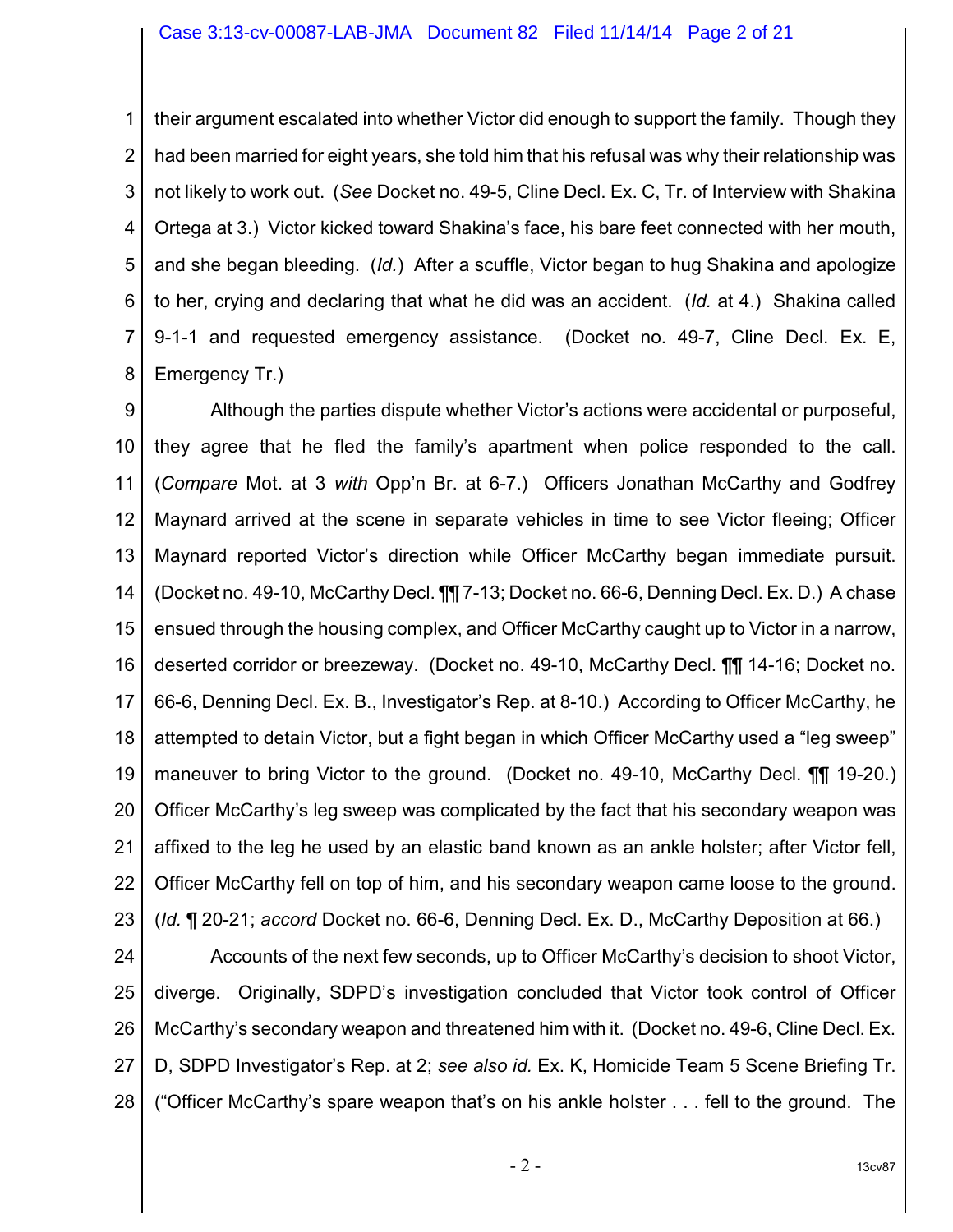1 2 3 4 5 6 7 8 9 10 11 12 13 14 15 16 17 suspect saw this, picked up the gun and raised it towards Officer McCarthy. Officer McCarthy drew his own weapon and fired two rounds.").) Later, SDPD Sergeant Joe Howie issued a report concluding that Victor tried *but failed* to take Officer McCarthy's gun, noting scrape marks on the side of the weapon which indicated that it slid on the cement walkway where the altercation occurred without being picked up. (Docket no. 49-6, Cline Decl. Ex. D, at 7.) Forensic analysis of the secondary weapon did not show any of Victor's DNA on the gun. (Docket no. 66-10, Ex. WW at  $61-62$ .)<sup>1</sup> Officer McCarthy's declaration in support of Defendants' motion for summary judgment states that Victor reached for the gun with his right hand, briefly touched it, but never grasped it. (Docket no. 49-10 at 4.) Whereas some evidence indicates that Officer McCarthy was able to handcuff Victor's left hand while on top of him after they fell, (Docket no. 66-6, Denning Decl. Ex. C, Howie Investigation, at 44),<sup>2</sup> other evidence indicates that he did not do so until Victor had been shot and paramedics arrived, (Docket no. 49-6, Cline Decl. Ex. D, McCarthy Depo. at 6). Still other evidence indicates that it may have been Victor's right hand – the hand he is supposed to have used to reach for the gun – that was cuffed. (Docket no. 66-8, Denning Decl. Ex. U, Decl. of Jason Crisostomo ¶ 4 ("Once the paramedics arrived, they pulled the body out of the alley corridor . . . . I saw blood on the man's face and a handcuff on his right wrist.").)

18 19 20 Only Officer McCarthy survived to bear eyewitness to the last, crucial moments. He testifies that he broke apart from Victor to move the secondary weapon a safe distance away, that he drew his primary weapon while turning to face Victor, and that he saw Victor

<sup>22</sup> 23 24  $^{\rm 1}$  Defendants object to Plaintiffs' use of the forensic report on authenticity and hearsay  $^{\rm 1}$ grounds. Defendants produced the report as part of SDPD's homicide file. (Docket no. 66-1 ¶ 56.) Its authenticity is clear, *see* Fed. R. Evid. 901(b)(7), and it falls under the "public records" hearsay exception, *see* Fed. R. Evid. 803(8)(A)(iii). The Court overrules the objection.

<sup>25</sup> 26 27 28  $2$  Defendants make the same evidentiary objections to Plaintiffs' use of Sgt. Howie's investigation report and interview of Officer McCarthy. The document is also part of SDPD's homicide file. (Docket no. 66-1 ¶ 10.) It consists purely of statements by SDPD officers who are either party-opponents themselves (*e.g.*, McCarthy) or representatives of party opponent SDPD. Its authenticity is clear, *see* Fed. R. Evid. 901(b)(7), and the statements it contains are either not hearsay as party-opponent admissions, Fed. R. Evid. 801(d)(2), or excepted from being hearsay as public records, Fed. R. Evid. 803(8)(A)(iii). The objection is overruled.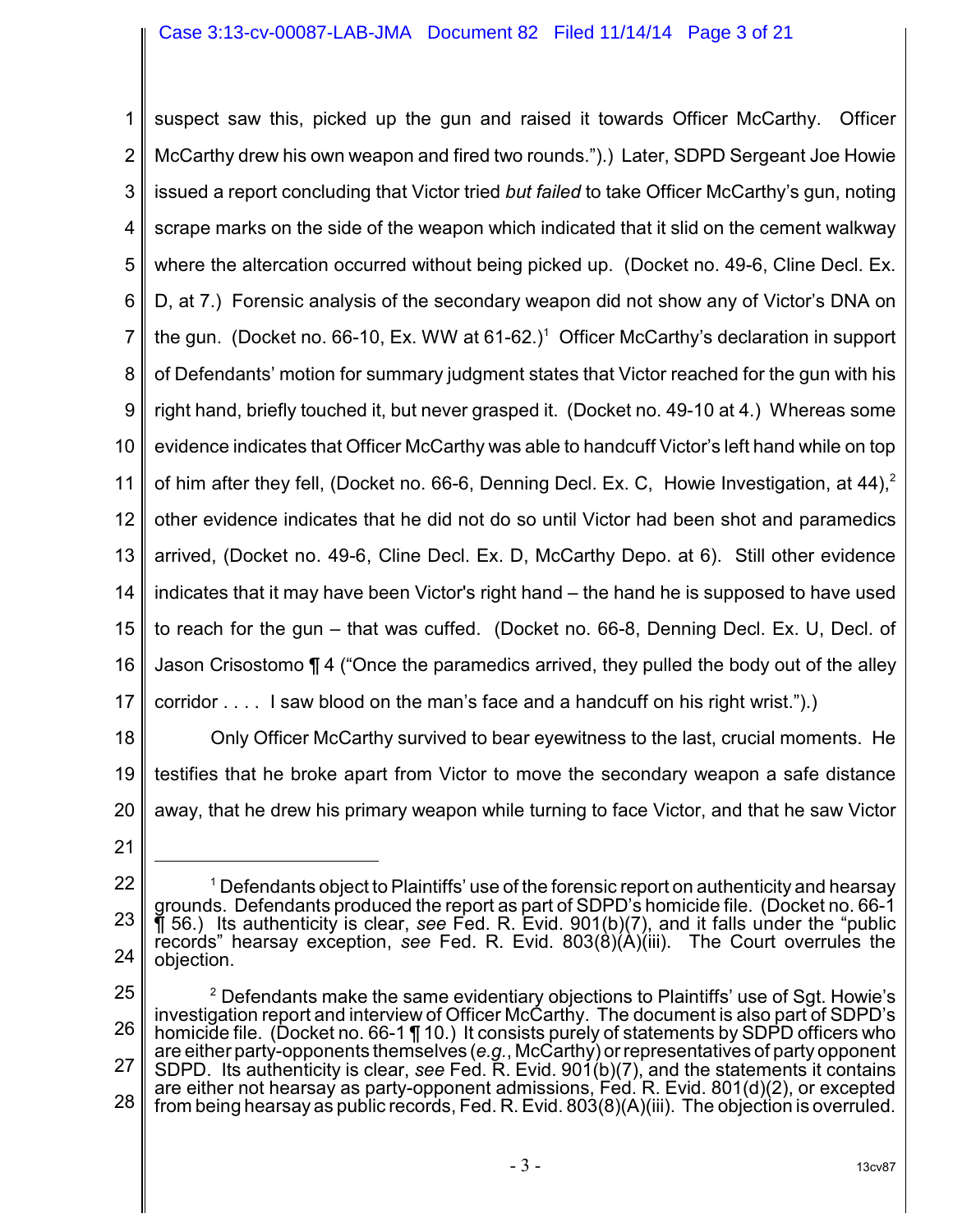#### Case 3:13-cv-00087-LAB-JMA Document 82 Filed 11/14/14 Page 4 of 21

1 2 3 4 5 6 7 8 9 10 11 12 13 rising off the ground to lunge toward him. (Docket no. 49-10 at 4-5.) Believing that Victor was now attempting to grab his *primary* weapon, Officer McCarthy fired two rounds. (*Id.* at 5.) Victor's autopsy shows that the first bullet hit Victor in the abdomen and the second one hit him in the back of the neck. (Docket no. 66-8, Denning Decl. Ex. X, at 24.) Officer McCarthy stated that Victor was either one foot away from the primary weapon in his hand, (*see* Docket no. 66-6, Ex. C, at 50.), or one to two feet away, (*see* Docket no. 49-10, McCarthy Decl., ¶ 28.) In contrast, Plaintiffs' forensic expert examined Victor's autopsy report, noted that there was no evidence of gunpowder residue or stippling on Victor's clothing or body (including Victor's entry wounds), and concluded that Victor could not have been grabbing at the gun if he were so close. (Docket no. 66-7, Ex. H to Denning Decl., Turvey Expert Rep. and Supplement, Exs. 1 and 2. $)$ <sup>3</sup> In other words, Plaintiffs offer evidence that Victor was either not reaching for Officer McCarthy's gun, or that he must have been over three feet away, or both. (*See id.*)

14 15 16 17 18 19 20 Although Officer McCarthy and Victor were alone in the walkway, bystanders were close enough to hear some of the exchange. The bystanders reported sounds of a struggle, a loud thump like people falling to the ground, metal clinking, one voice (McCarthy's) saying "Get down on the ground" and another voice responding, "Are you kidding me?" and "Get the f\*\*k off of me, I'm gonna sue you!" – followed finally by the two gunshots. (*Accord* Docket no. 66-7, Ex. P at 103-04 *with id.* Ex. Q at 111; *id.* Ex. R at 115 *with id.* Ex. S at 123; ///

- 
- 21 ///
- 22 ///

23

24 25 26 27 28  $3$  Defendants object to Turvey's declaration, report, and supplemental report as inauthentic and hearsay. It's hard to imagine why Denning's declaration identifying each document as "a true and correct copy" of what it purports to be should not be enough to authenticate them. (See Docket no. 66-1 ¶ 15.) Dr. Turvey's declaration in turn authenticates his reports, as well. (Docket no. 66-7, Ex. H, at 1.) Even if the report is hearsay, Rule 56(c) only allows an objection "that the material cited to support or dispute a fact cannot be presented in a form that would be admissible in evidence." Fed. R. Civ. P. 56(c). The Court may overlook the hearsay status of an expert report on the grounds that the expert would be able testify to the contents of the report at trial. *See Celotex*, 477 U.S. at 324 (stating that a party need not produce evidence in a form that would be admissible at trial in order to avoid summary judgment). The Court overrules the objection.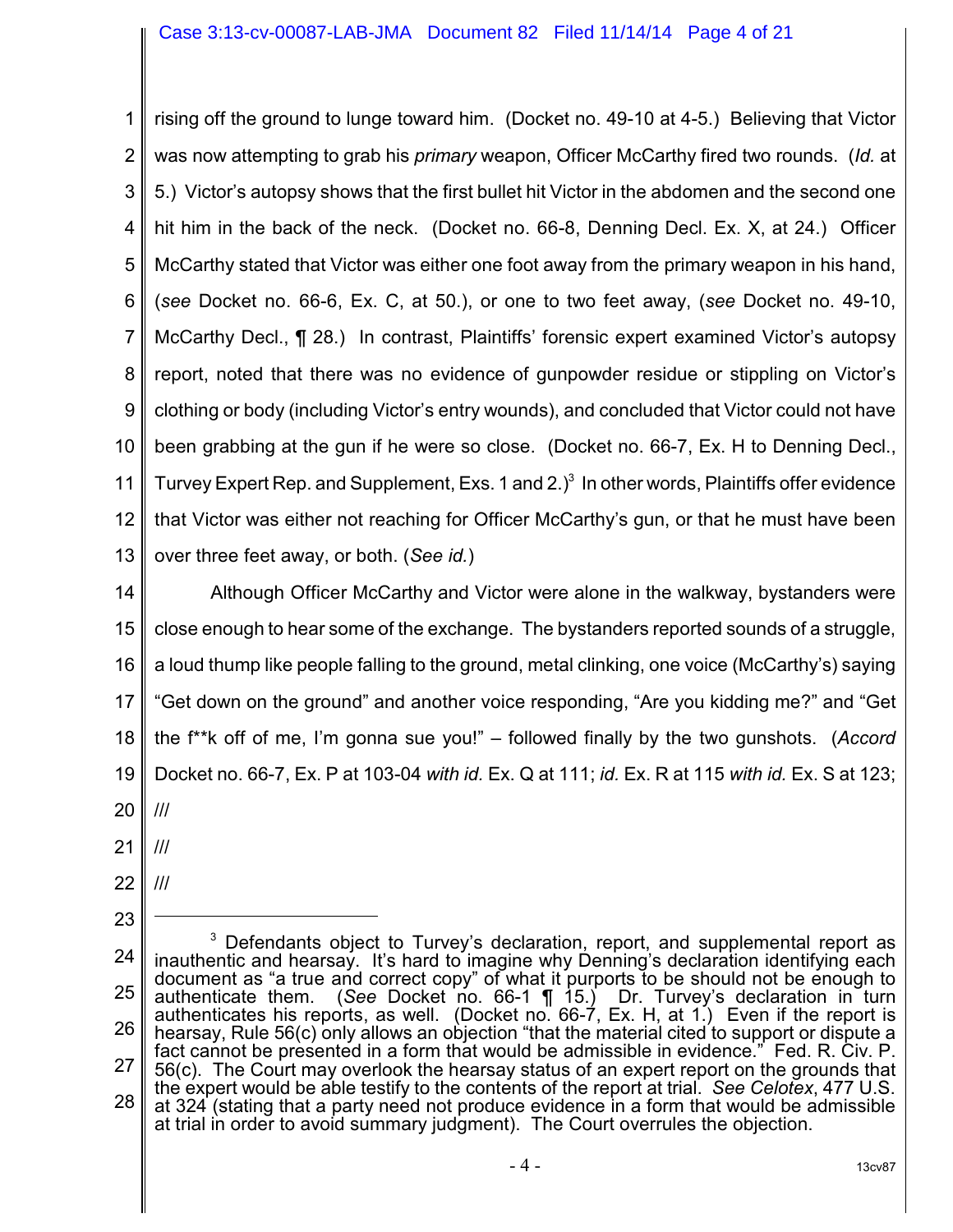1 2 3 4 *see also* Docket no. 66-8, Ex. T at 2-3; *id.* Ex. U at 6-7.)<sup>4</sup> One ear-witness specifically reported hearing the sound of one or two footsteps followed by two gunshots. (Docket no. 66-6, Ex. P, at 104.) Another noted that he believed Victor's "tone of voice was one of compliance and disbelief, not confrontational or violent." (Docket no. 66-8, Ex. U  $\P$  6.)<sup>5</sup>

5 **II. Legal Standards**

6 7 8 9 10 11 Summary judgment is appropriate where "there is no genuine issue as to any material fact and . . . the moving party is entitled to judgment as a matter of law." Fed. R. Civ. P. 56(c). It is the moving party's burden to show there is no factual issue for trial. *Celotex Corp. v. Catrett*, 477 U.S. 317, 323 (1986). If the moving party meets its burden, the burden shifts to the non-moving party to show there is a genuine issue for trial. *Id*. at 331. The Court may grant summary judgment as to some material facts. Fed. R. Civ. P. 56(g).

12 13 14 15 16 The Court considers the record as a whole and draws all reasonable inferences in the light most favorable to the non-moving party. *Fairbank v. Wunderman Cato Johnson*, 212 F.3d 528, 531 (9th Cir. 2000). The Court does not make credibility determinations or weigh conflicting evidence. *Anderson v. Liberty Lobby, Inc*., 477 U.S. 242, 255 (1986). Rather, the Court determines whether the record "presents a sufficient disagreement to require

<sup>18</sup> 19 20 21 22 23 24 25 26 <sup>4</sup> Defendants object to Plaintiffs' use of ear-witness testimony taken down in official reports – Plaintiffs' exhibits P, R, T, and  $V -$  as inauthentic and hearsay. Defendants produced the reports as part of SDPD's homicide file, (Docket no. 66-1 ¶¶ 23, 25, 27, & 29), and the Court sees little reason to doubt that the exhibits are what they claim to be, *see* Fed. R. Evid. 901(b)(7). Their status as hearsay is trickier. It is true that "[i]n general, statements by third parties who are not government employees (or otherwise under a legal duty to report) may not be admitted pursuant to the public records exception but must satisfy some other exception in order to be admitted." *United States v. Morales*, 720 F.3d 1194, 1202 (9th Cir. 2013); *see also United States v. Pazsint*, 703 F.2d 420, 424 (9th Cir. 1983) (holding that "entries in a police report which result from the officer's own observations and knowledge may be admitted but that statements made by third persons under no business duty to report may not" be admitted under the business records exception.). But this is a civil matter, and the Court may admit "factual findings from a legally authorized investigation." Fed. R. Evid. 803(8)(A)(iii). The statements may also be admitted under the "recorded recollection" exception. Fed. R. Evid. 803(5). In any event, Plaintiffs can presumably present the declarants' testimony in an admissible form at trial, for instance by calling them as witnesses, so their potential hearsay status does not limit their helpfulness at the summary judgment stage. *See Celotex*, 477 U.S. at 324; Fed. R. Civ. P. 56(c). The objection is overruled.

<sup>27</sup> 28  $5$  Defendants object to this evidence as inadmissible opinion of a lay witness. But the witness here is not testifying as an expert; the given testimony is rationally based on his perception, helpful for understanding his testimony, and not based on scientific, technical, or other specialized knowledge. Fed. R. Evid. 701.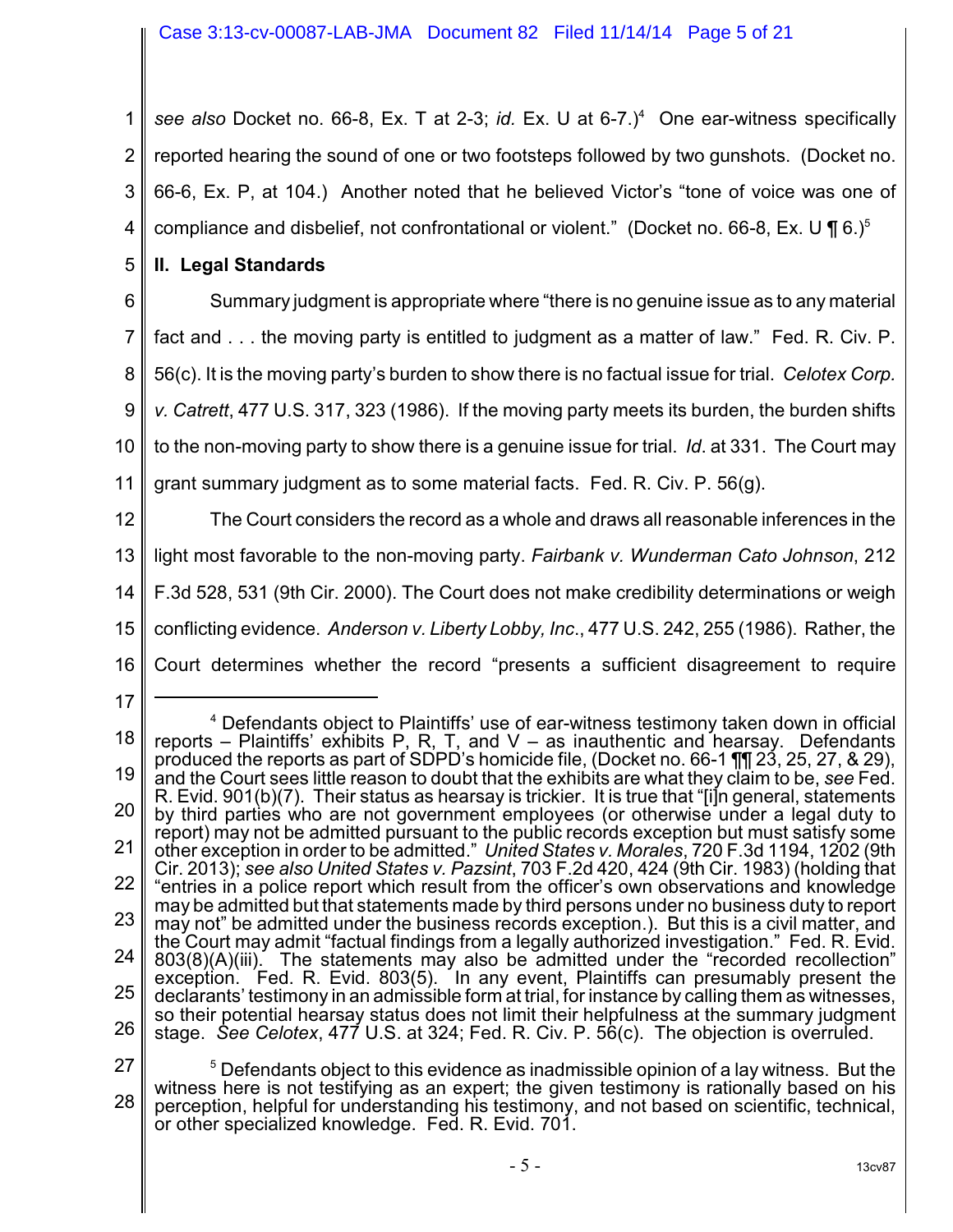1 2 submission to a jury or whether it is so one-sided that one party must prevail as a matter of law." *Id*. at 251–52.

3 **III. Discussion**

4 5 6 7 8 9 10 Plaintiff's First Amended Complaint asserts six causes of action against each of the three named defendants: 1) violation of civil rights under 42 U.S.C. § 1983; 2) discrimination and other violation of civil rights under Cal. Civ. Code § 51.7; 3) violation of civil rights under Cal. Civ. Code § 52.1; 4) assault and battery under Cal. Gov. Code § 815.2; 5) wrongful death; and 6) negligence. (Docket no. 17-1, First Amended Complaint ("FAC").) Defendants move for summary judgment on all six claims. Plaintiffs voluntarily dismiss their Section 1983 claim against SDPD but otherwise oppose summary judgment.

11

#### **A. Plaintiffs' Claims under 42 U.S.C. § 1983**

12 13 14 15 16 17 18 Section 1983 provides plaintiffs with a cause of action when a person acting under the color of state law deprives them of any federal constitutional right. 42 U.S.C. § 1983. Here, Plaintiffs assert that Officer McCarthy's use of deadly force was excessive under the Fourth and Fourteenth Amendments, and that the City of San Diego implemented unconstitutional policies or customs in violation of *Monell v. Dep't of Soc. Servs.*, 436 U.S. 658 (1978). <sup>6</sup> The Court addresses Defendants' grounds for summary judgment as to each claim in turn. $<sup>7</sup>$ </sup>

- 19 ///
- 20 ///
- 21

<sup>22</sup> 23 24 25  $6$  Defendants dubiously argue that Plaintiffs have not asserted an excessive force claim against Officer McCarthy. (See Mot. at 10 n.7.) But in what Defendants call an abundance of caution, they move for summary judgment that Officer McCarthy is entitled to qualified immunity for his actions. Defendants' caution, while not precisely abundant, is certainly warranted. Plaintiffs explicitly sue Officer McCarthy under excessive force and deliberate indifference theories. (FAC ¶14, 20.)

<sup>26</sup> 27 28  $\mathrm{^7}$  Plaintiffs' First Amended Complaint also asserts that Defendants violated Shakina's, Tamia's, and Jacob's constitutional rights. (*See, e.g.*, FAC ¶ 24 (alleging that Shakina "was taken against her will to the hospital and detained there for several hours" without telling her of her husband's death); *id.* ¶24 (asserting that Victor's wife and children were deprived of a constitutionally protected liberty interest in their husband and father, respectively). Because Defendants do not move for summary judgment on these claims, the Court does not address them further.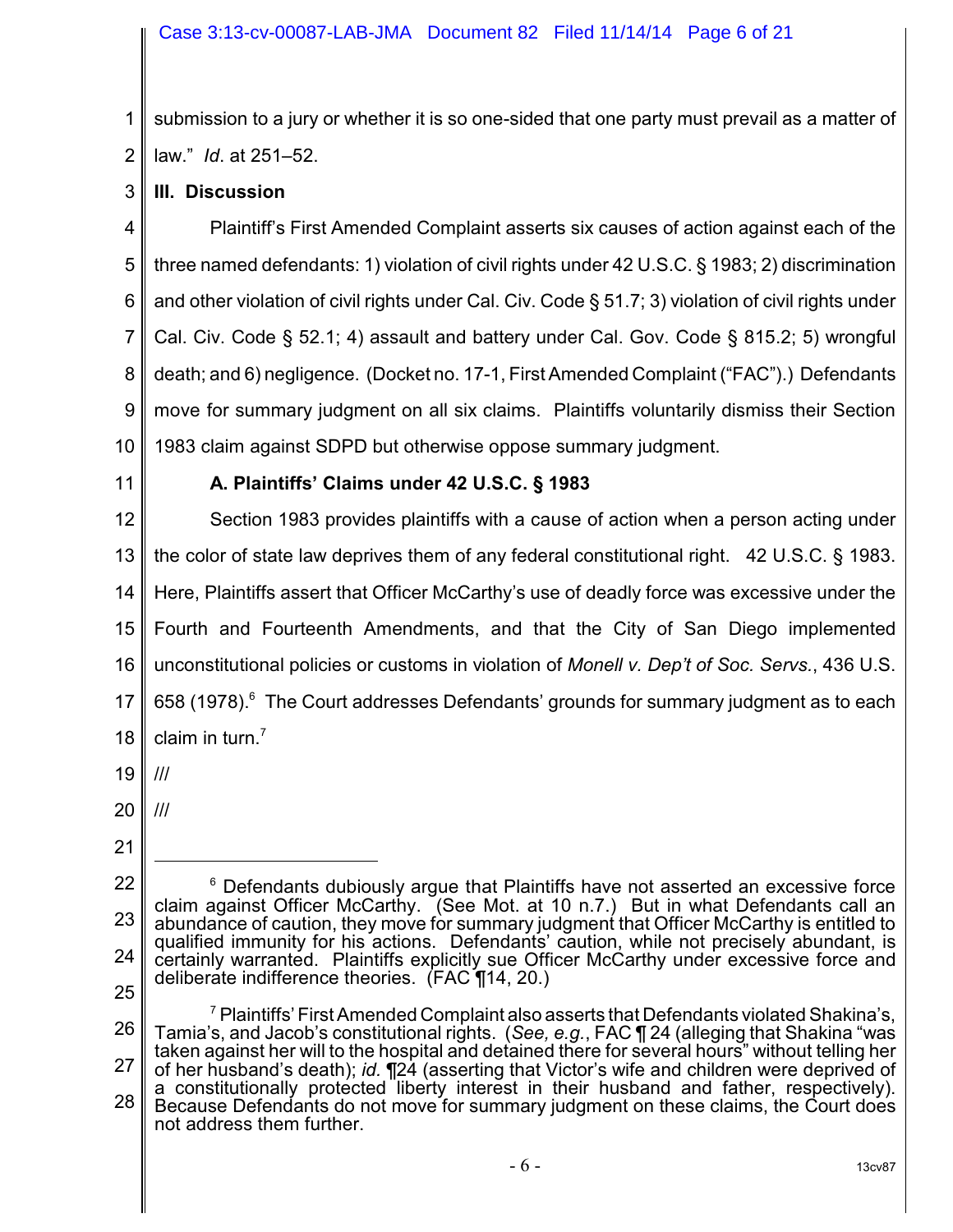#### **1. Excessive Force under the Fourth Amendment and Qualified Immunity**

2 3 4 5 6 7 8 9 10 11 12 13 14 15 16 17 18 Defendants move for summary judgment on the grounds that Officer McCarthy did not use excessive force in attempting to stop Victor and defend himself, and further that he has qualified immunity from liability. (Mot. at 10-18.) Under the Fourth Amendment, law enforcement may use "objectively reasonable" force to carry out seizures, and objective reasonableness is determined by an assessment of the totality of the circumstances. *Graham v. Connor*, 490 U.S. 386, 397 (1989). An officer's use of deadly force is reasonable only if "the officer has probable cause to believe that the suspect poses a significant threat of death or serious physical injury to the officer or others." *Tennessee v. Garner*, 471 U.S. 1, 3 (1985). Because this inquiry is inherently fact specific, the "determination whether the force used to effect an arrest was reasonable under the Fourth Amendment should only be taken from the jury in rare cases." *Headwaters Forest Def. v. County of Humboldt*, 240 F.3d 1185, 1205-06 (9th Cir. 2000), *judgment vacated on other grounds*, 534 U.S. 801, (2001); *see also Torres v. City of Madera*, 648 F.3d 1119, 1125 (9th Cir. 2011) (summary judgment "in excessive force cases should be granted sparingly"); *Liston v. County of Riverside*, 120 F.3d 965, 976 n.10 (9th Cir. 1997) (finding that excessive force is "ordinarily a question of fact for the jury"); *Chew v. Gates*, 27 F.3d 1432, 1443 (9th Cir. 1994) ("[W]hether a particular use of force was reasonable is rarely determinable as a matter of law.").

19 20 21 22 23 24 25 26 27 In the deadly force context, courts are not permitted to "simply accept what may be a self-serving account by the police officer." *Scott v. Henrich*, 39 F.3d 912, 915 (9th Cir. 1994). "Because the person most likely to rebut the officers' version of events—the one killed—can't testify, '[t]he judge must carefully examine all the evidence in the record . . . to determine whether the officer's story is internally consistent and consistent with other known facts.'" *Cruz v. City of Anaheim*, 765 F.3d 1076, 1079 (9th Cir. 2014) (quoting *Scott*, 39 F.3d at 915). Where the officer's story would justify his use of deadly force, the proper inquiry is whether any reasonable jury could find it more likely than not that the officer's story is false. *See id.*

28 ///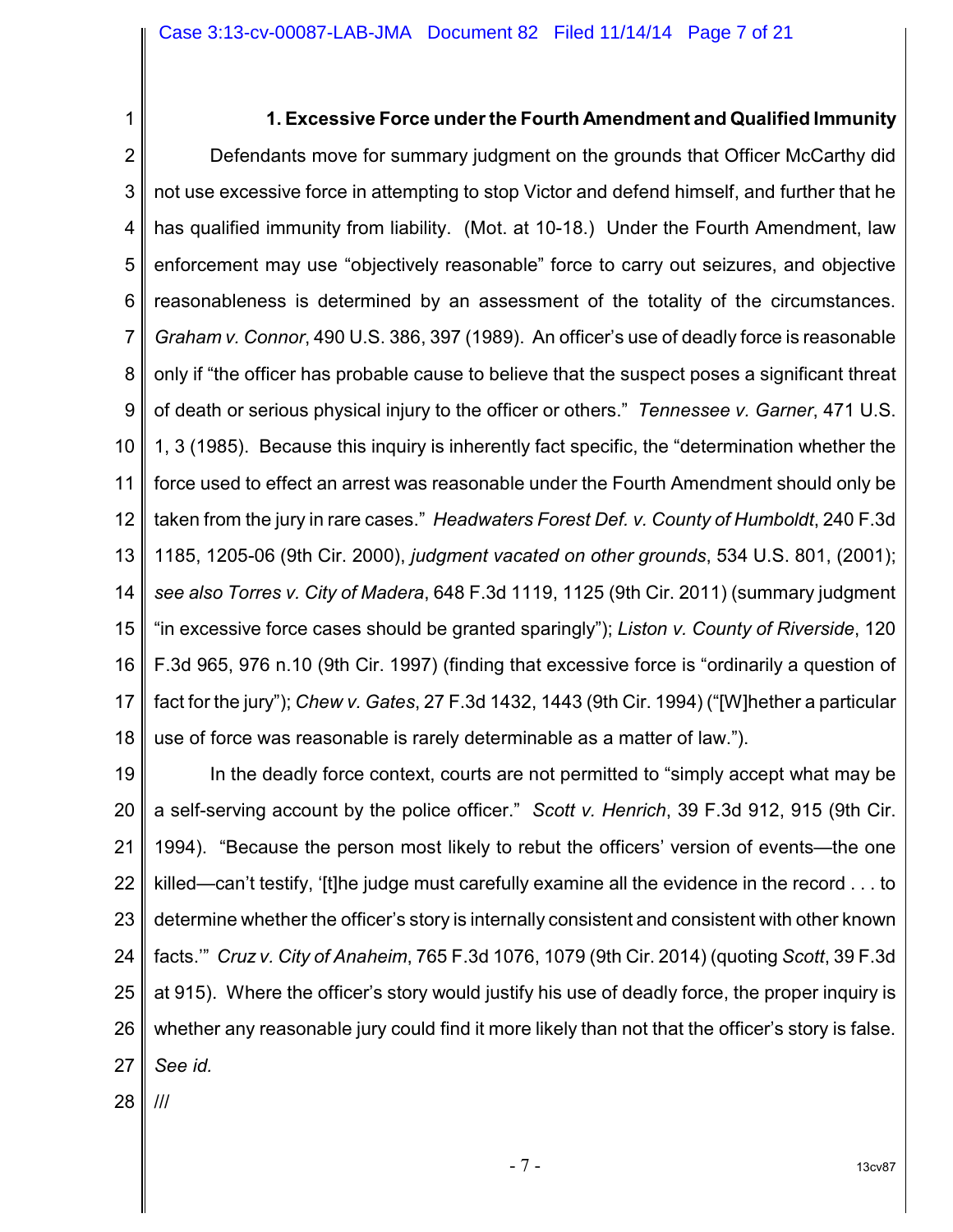1 2 3 4 5 6 7 8 "An officer using deadly force is entitled to qualified immunity, unless the law was clearly established that the use of force violated the Fourth Amendment." *Wilkinson v. Torres*, 610 F.3d 546, 550 (9th Cir. 2010) (citing *Brosseau v. Haugen*, 543 U.S. 194, 198 (2004). Qualified immunity involves a two-part inquiry: first, "whether the facts that a plaintiff has alleged . . . or shown . . . make out a violation of a constitutional right," and second, "whether the right at issue was 'clearly established' at the time of defendant's alleged misconduct." *Pearson v. Callahan*, 555 U.S. 223, 232 (2009) (quoting *Saucier v. Katz*, 533 U.S. 194 (2001)).

9

#### **A. "Clearly Established Right"**

10 11 12 13 14 15 16 17 18 19 20 21 Case law makes clear that an officer may not use deadly force to apprehend a suspect where the suspect poses no immediate threat to the officer or others. *Garner*, 471 U.S. at 11. On the other hand, it is not constitutionally unreasonable to use deadly force "[w]here the officer has probable cause to believe that the suspect poses a threat of serious physical harm, either to the officer or to others." *Id.* It would be unquestionably reasonable for a police officer to shoot a suspect in Victor's position who violently resisted arrest and reached for the officer's weapon, just as it would be clearly unreasonable for a police officer in Officer McCarthy's position to fire if the suspect did not make such a threatening gesture. *See Billington v. Smith*, 292 F.3d 1177, 1185 (9th Cir. 2002) (holding that deadly force was justified where a suspect violently resisted arrest, physically attacked the officer, and grabbed the officer's gun). The law set forth in *Garner* governing the use of deadly force to effect a seizure of a suspect is clearly established.

22 23 24 25 26 27 28 If a jury were to find that Victor could not have grabbed at Officer McCarthy's weapon, and that Officer McCarthy violated Victor's rights by shooting him while he posed no significant threat, there is little question that the violation would be obvious. *See Brosseau v. Haugen*, 543 U.S. 194, 199 (2004) (per curiam) ("[I]n an obvious case, standards can 'clearly establish' the answer, even without a body of relevant case law.") Indeed, Defendants do not dispute Victor's clearly established right not to be shot if he posed no serious harm to Officer McCarthy. (Mot. at 16-18.) This is not a case where officers might

- 8 - 13cv87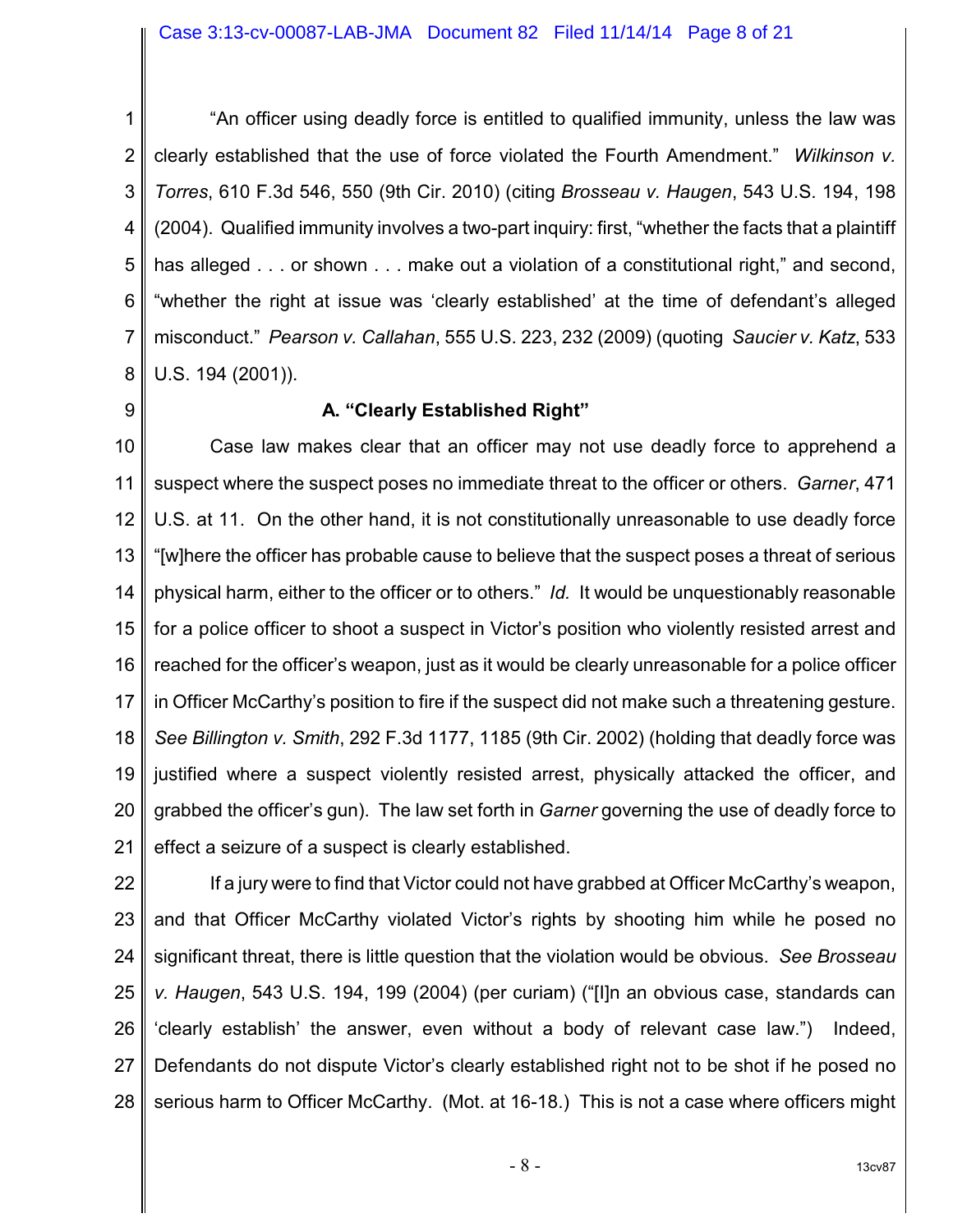1 2 3 4 be entitled to qualified immunity because "officers of reasonable competence could disagree" whether they may use deadly force on a suspect posing no physical threat. *Cf.* Malley v. Briggs, 475 U.S. 334, 341 (1986). Rather, the issue is whether Plaintiffs have made out a violation of a constitutional right.

5

## **B. Violation of the Fourth Amendment**

6 7 8 9 Could any reasonable jury find it more likely than not that Victor *didn't* reach for Officer McCarthy's weapon? Defendants' motion for summary judgment relies on the testimony of Officer McCarthy to support their claim that Victor reached for the officer's weapon from one or two feet away. In opposing summary judgment, Plaintiffs dispute those facts.

10 11 12 13 14 15 16 17 18 19 Importantly, Plaintiffs have submitted evidence that would give a reasonable jury pause. Their forensic expert examined Victor's autopsy report and noted that there was no evidence of gunpowder residue or stippling on Victor's body (including Victor's entry wounds) or clothing. The expert concluded that Victor could not have been grabbing at the gun if he was as close as Officer McCarthy said he was, directly contradicting Officer McCarthy's stated basis for using deadly force. (Docket no. 66-7, Ex. H to Denning Decl., Turvey Expert Rep. and Supplement, Exs. 1 and 2.) Given the proximity of the parties, the narrowness of the corridor, and the officer's own testimony, a reasonable jury may doubt that Victor could have been reaching for Officer McCarthy's gun when it fired, without receiving any gunshot residue on his hands, clothing, or wounds.

20 21 22 23 24 25 26 27 28 In reaching that conclusion, the jury might take notice of inconsistencies in Officer McCarthy's testimony. In the transcript of Sergeant Howie's investigation the same morning as the shooting, he asked Officer McCarthy about the secondary weapon – "[D]id he ever grab it at all?" – and Officer McCarthy responded definitively: "No." (Docket no. 66-6, Ex. C, at 50.) But in his later declaration, McCarthy's story changed: "The suspect used his free arm to grab for my back-up weapon. I immediately reached forward and blocked the suspect's hand. He was able to briefly touch the gun, but my action prevented him from getting a firm grasp." (Docket no. 49-10, McCarthy Decl., ¶24.) There is a further potential inconsistency around Officer McCarthy's use of a non-lethal taser. McCarthy testified that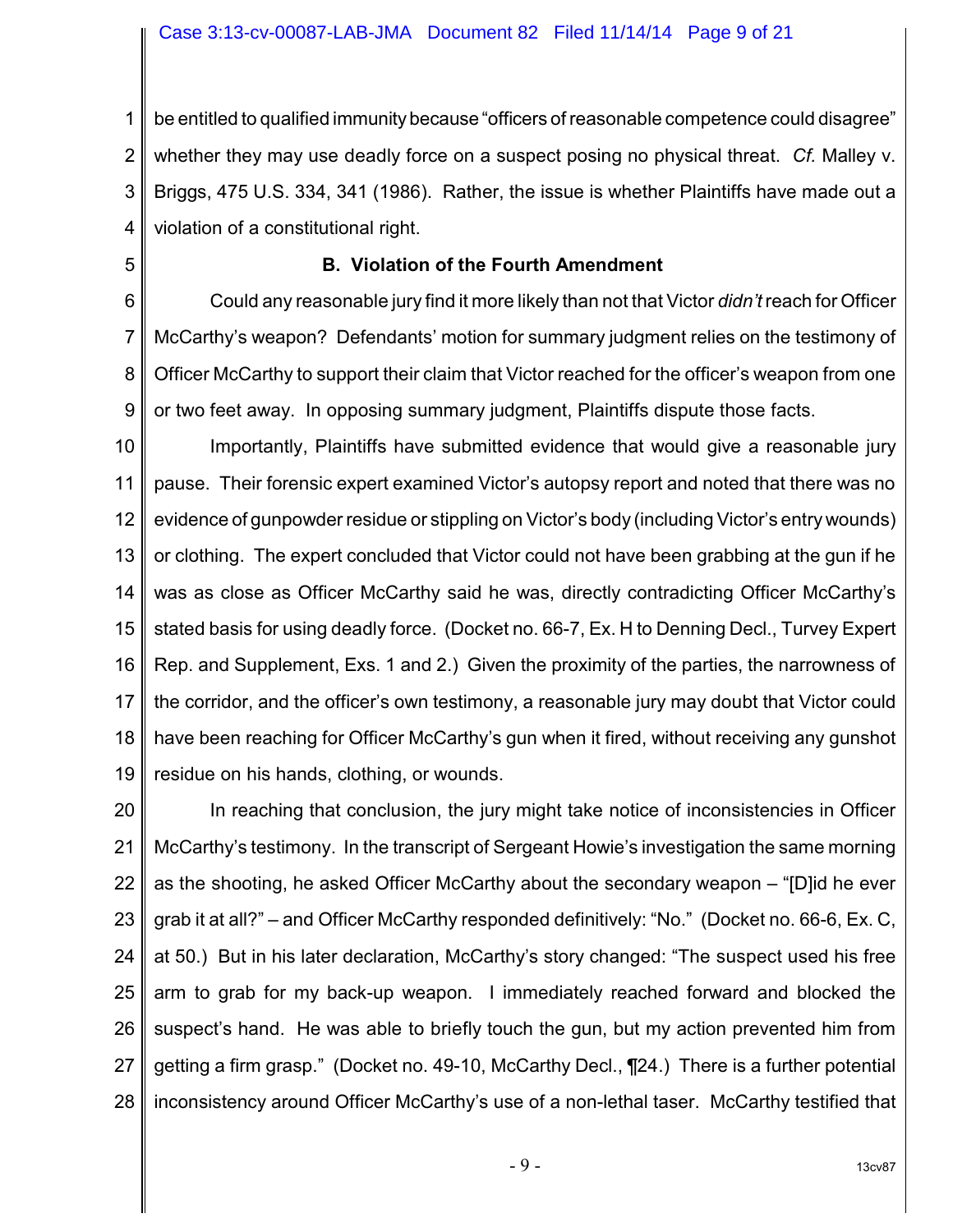1 2 3 4 5 6 7 8 9 10 11 12 13 14 15 16 17 18 19 after he fell on top of Victor, there was a moment when (a) he had Victor's left hand behind Victor's back, (b) he had his taser drawn, and (c) Victor made an effort to grab the loose secondary gun. (Docket no. 66-6, Denning Decl. Ex. C., at 11-12.) But McCarthy also said he switched from physical to lethal force (i.e., holstering the taser) precisely when he saw Victor going for the loose gun, because that action specifically made McCarthy think, "He [Victor] wants to kill me." (*Id.* at 17-18.) In other words, McCarthy's testimony has him completing the following actions with only two hands: holding Victor down, drawing a taser with one hand, struggling to handcuff Victor (presumably with his other hand), successfully cuffing Victor's one hand while Victor's other one got free, and moving to holster his taser *after* seeing Victor reach for the secondary weapon – somehow, McCarthy knocked the secondary weapon out of Victor's reach while one hand was restraining Victor and the other was holstering a taser. (*See id.*) One might suggest that Officer McCarthy moved to knock the secondary weapon aside so quickly that it was practically as Victor reached for it, but this is contradicted by his specific testimony that he decided to reholster the taser and switch to deadly force *after* seeing Victor go for the secondary weapon within his reach. In any event, this is the moment where Officer McCarthy is supposed to be using one hand to handcuff Victor and another hand to manage his taser. Officer McCarthy's later declaration in support of Defendants' motion for summary judgment attempts to clarify the series of events, but in doing so conspicuously fails to mention the taser at all. (See Docket no. 49-10.)

20 21 22 23 24 25 At this stage, the Court does not weigh the evidence or resolve issues of credibility. *Anderson*, 477 U.S. at 255. If a jury believed Plaintiffs' evidence and rejected Defendants' evidence, it could find that events did not unfold as McCarthy testified. In light of the evidence contradicting McCarthy's account of events – including some of his own statements – summary judgment on qualified immunity against Plaintiffs' Fourth Amendment Section 1983 claim is not warranted. The motion is **DENIED**.

26 ///

27 ///

28 ///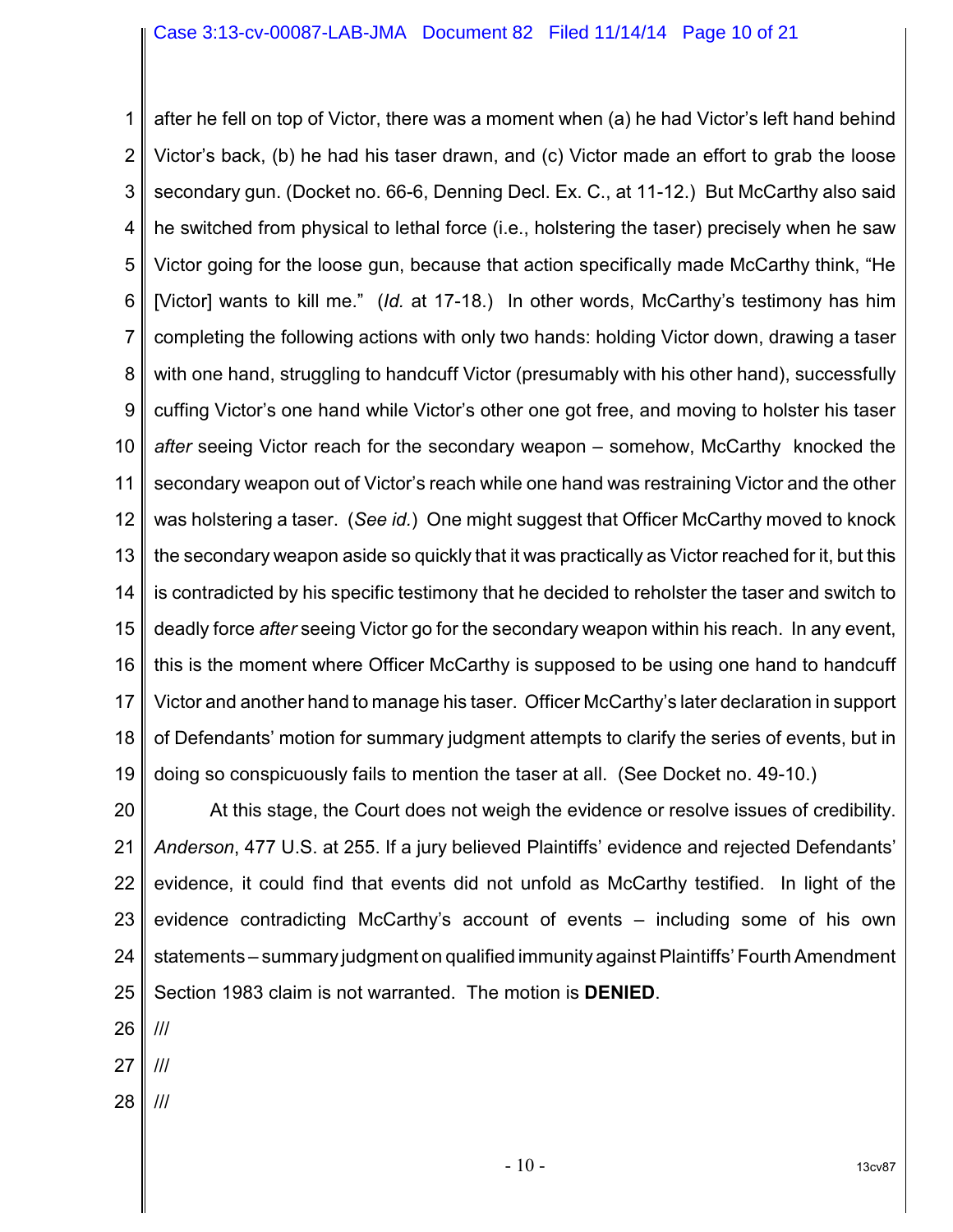2

1

# **2. Excessive Force under the Fourteenth Amendment and Qualified Immunity**

3 4 5 Plaintiffs also assert that Defendant McCarthy violated Victor's Fourteenth Amendment right, and Defendants move for summary judgment that Officer McCarthy is entitled to qualified immunity for this claim as well. (Mot. at 10-11.)

6 7 8 9 10 11 12 13 14 15 16 17 18 19 20 The Fourteenth Amendment's Due Process Clause creates a right to be free from "executive abuse of power . . . which shocks the conscience." *County of Sacramento v. Lewis*, 523 U.S. 833, 846 (1998). "In determining whether excessive force shocks the conscience, the court must first ask whether the circumstances are such that actual deliberation by the officer is practical." *Wilkinson v. Torres*, 610 F.3d 546, 554 (9th Cir. 2010) (internal quotations and alterations omitted). If the officer in question was faced with a time frame where actual deliberation was practical, a plaintiff may establish a Fourteenth Amendment violation by showing that the officer "acted with deliberate indifference." *Porter v. Osborn*, 546 F.3d 1131, 1137 (9th Cir. 2008). Otherwise, if the officer "faced an evolving set of circumstances that took place over a short time period necessitating 'fast action,'" a plaintiff must make a higher showing that the officer "acted with a purpose to harm" the plaintiff. *Id.* at 1139 (quoting *Lewis*, 523 U.S. at 853). "[T]he overarching test under either is whether the officer's conduct 'shocks the conscience.'" *Id.* The Court conducts the same two-step inquiry for qualified immunity. *See Wilkinson*, 610 F.3d at 555; *see also Estate of Kosakoff v. City of San Diego*, 460 Fed. Appx. 652, 654-55 (9th Cir. 2011).

21 22 23 24 25 26 27 28 There is no doubt that case law clearly establishes Victor's Fourteenth Amendment right to be free from an officer's use of force that would shock the conscience, and the parties do not argue otherwise. Instead, Officer McCarthy's qualified immunity comes down to the other step of the inquiry: whether Plaintiffs make out a Fourteenth Amendment violation. *See Pearson*, 555 U.S. at 232. The parties also dispute whether the events leading up to Victor's death allowed for Officer McCarthy to engage in actual deliberation, and as a result they do not agree on whether the "deliberate indifference" or "purpose to harm" standard applies.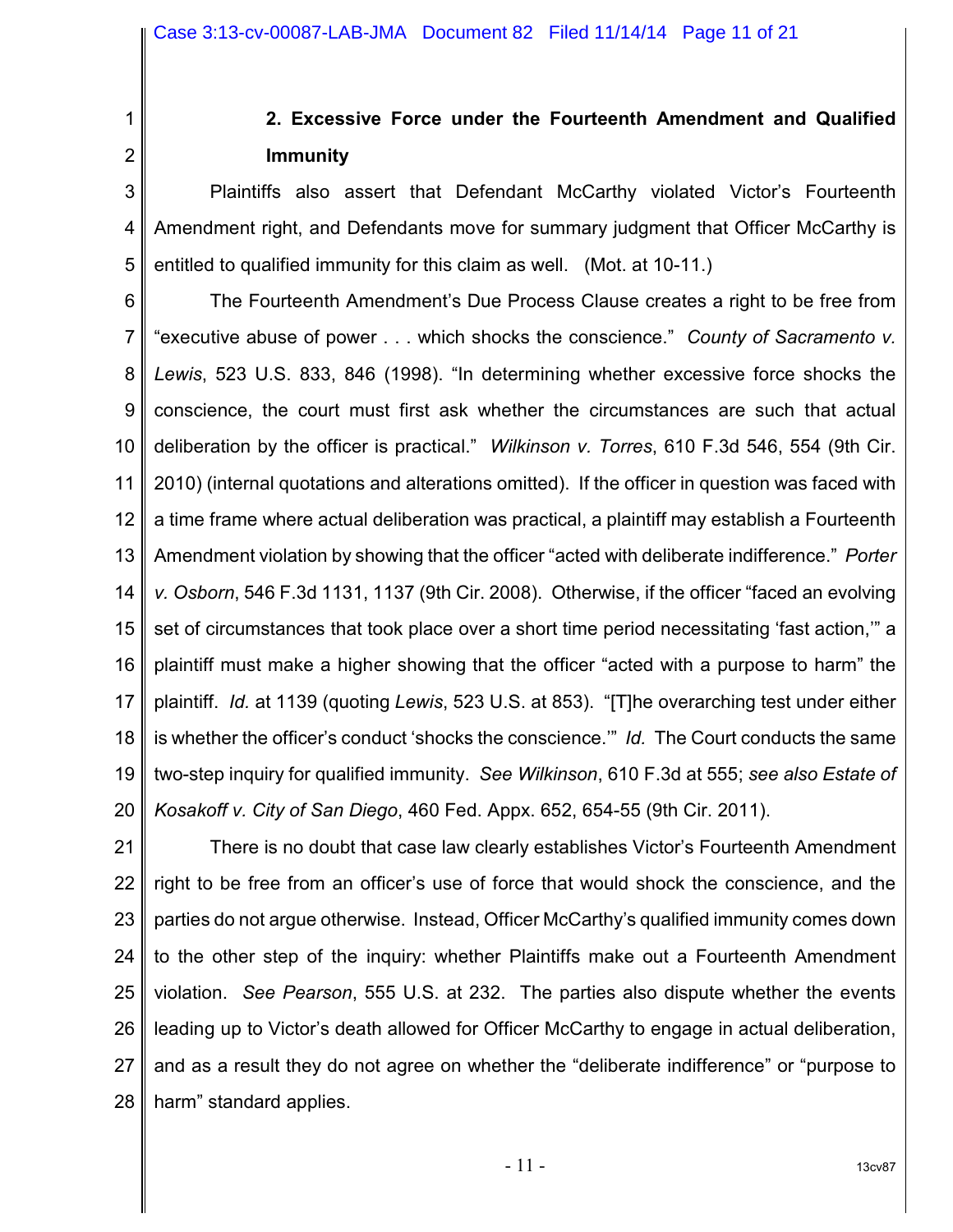1 2 3 4 5 6 7 8 9 10 The Court need not determine which of these standards applies here, because a reasonable jury could conclude that Officer McCarthy violated the Fourteenth Amendment under the more stringent purpose-to-harm standard. Under the purpose to harm standard, a plaintiff must show that an officer's purpose was "to cause harm unrelated to the legitimate object of arrest." *Lewis*, 523 U.S. at 836. According to the Ninth Circuit, it is precisely "the intent to inflict force beyond that which is required by a legitimate law enforcement objective that 'shocks the conscience' and gives rise to liability under § 1983 . . . ." *Porter*, 546 F.3d at 1140. Under *Porter*, a jury may also consider the manner in which an officer needlessly caused a confrontation to escalate when determining whether the officer acted with a purpose to harm. *Id.* at 1141-42.

11 12 13 14 15 16 17 Though the relevant facts leading up to the confrontation between McCarthy and Victor are in dispute, the Court must presume the facts to be to be those offered by the non-moving party. *See Saucier*, 533 U.S. at 201. If, as some evidence suggests, Victor did not reach for Officer McCarthy's weapons, did not resist arrest, and spoke in a way that suggested non-violent compliance and disbelief (e.g., "Are you kidding me?" and "I'm gonna sue you!"), a jury may believe that Officer McCarthy acted with an impermissible intent to harm Victor rather than to protect himself.

18 19 20 Because Plaintiffs have made out a violation of Victor's clearly established Fourteenth Amendment right, the Court **DENIES** Defendants' motion for summary judgment on qualified immunity.

21

# **3. Plaintiff's** *Monell* **Claim**

22 23 24 25 Section 1983 provides for liability against a municipality only if an unconstitutional action "implements or executes a policy statement, ordinance, regulation, or decision officially adopted and promulgated by that body's officers." *Monell*, 436 U.S. at 690. Under a *Monell* claim,

26 27 28 a local government body can be held liable under § 1983 for policies of inaction as well as policies of action. A policy of action is one in which the government body itself violates someone's constitutional rights, or instructs its employees to do so; a policy of inaction is based on a government body's failure to implement procedural safeguards to prevent constitutional violations.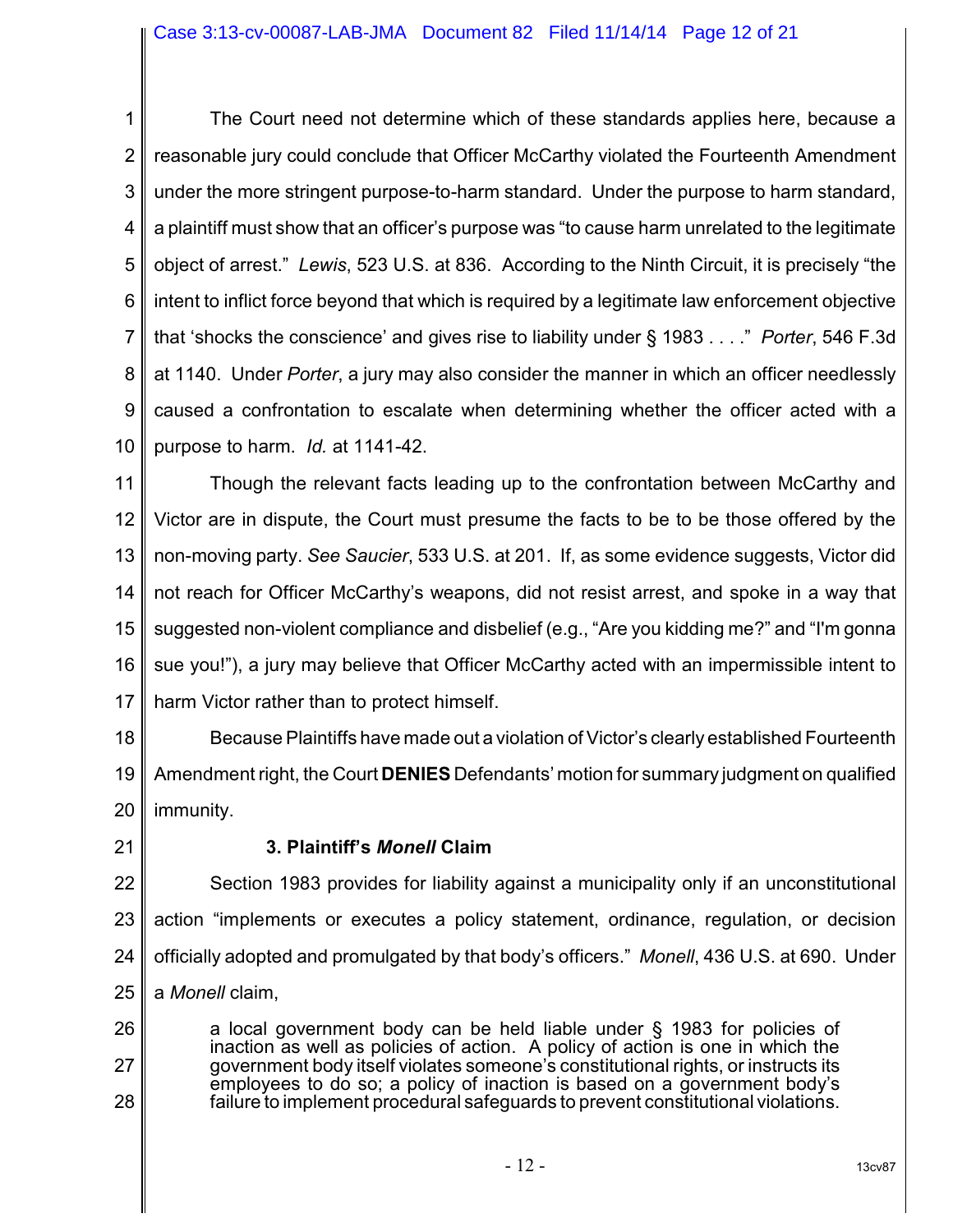1 2 3 4 5 *Jackson v. Barnes*, 749 F.3d 755, 763 (9th Cir. 2014). The parties agree that Plaintiffs are pursuing an inaction theory premised on the idea that San Diego failed to supervise, train, and discipline officers adequately; maintained inadequate procedures; and ratified officers' misconduct through their inaction. (*Accord* Mot. at 7 *with* Opp'n Br. at 17 & n.7; *see also* FAC  $\P$   $\qquad$   $25(a)$ –(h)).

6 7 8 9 10 11 12 13 In inaction cases, a municipal defendant may be liable only where the "policy amounts to deliberate indifference to the plaintiff's constitutional right." *Tsao v. Desert Palace, Inc.*, 698 F.3d 1128, 1143 (9th Cir. 2012). This requires showing that the defendant "was on actual or constructive notice that its omission would likely result in a constitutional violation." *Id.* at 1145; *see also Edgerly v. City and Cnty. of San Francisco*, 599 F.3d 946, 960 (9th Cir. 2010) ("[L]iability attaches only where the entity's policies evince a deliberate indifference to the constitutional right and are the *moving force behind the constitutional violation*.") (internal quotations omitted) (emphasis added).

14 15 16 17 18 19 20 The parties contest the adequacy of SDPD's policies for inspecting and maintaining secondary weapon holster quality. Plaintiffs argue that SDPD's poor procedures and lax supervision allowed Officer McCarthy to wear an unsanctioned and dangerously flimsy ankle holster, which in turn allowed his secondary weapon to come loose during the struggle with Victor, creating the situation where Officer McCarthy would eventually shoot Victor. (Opp'n Br. at 18.) Defendants move for summary judgment that their policies were adequate and were not responsible for Victor's death. (Mot. at 7-9.)

21 22 23 24 25 26 27 28 The real issue here is causation: even if SDPD's policies were careless and ineffectual, the municipality would not be liable under *Monell* unless its inaction would likely cause a constitutional violation. Plaintiffs present evidence that SDPD's weapon holster policies may be inconsistent, overly permissive, not carefully overseen, and poorly enforced. (*E.g.*, Docket no. 66-9, Denning Decl. Ex. EE, Clark Rep.; Docket no. 66-10, Denning Decl. Ex. OO, Clark Depo.) But their evidence as to causation pales in comparison. Plaintiffs concede that they lack evidence of any other instance where SDPD's weapon holster policies may have caused potential constitutional violations. (Opp'n Br. at 17 n.7.) Because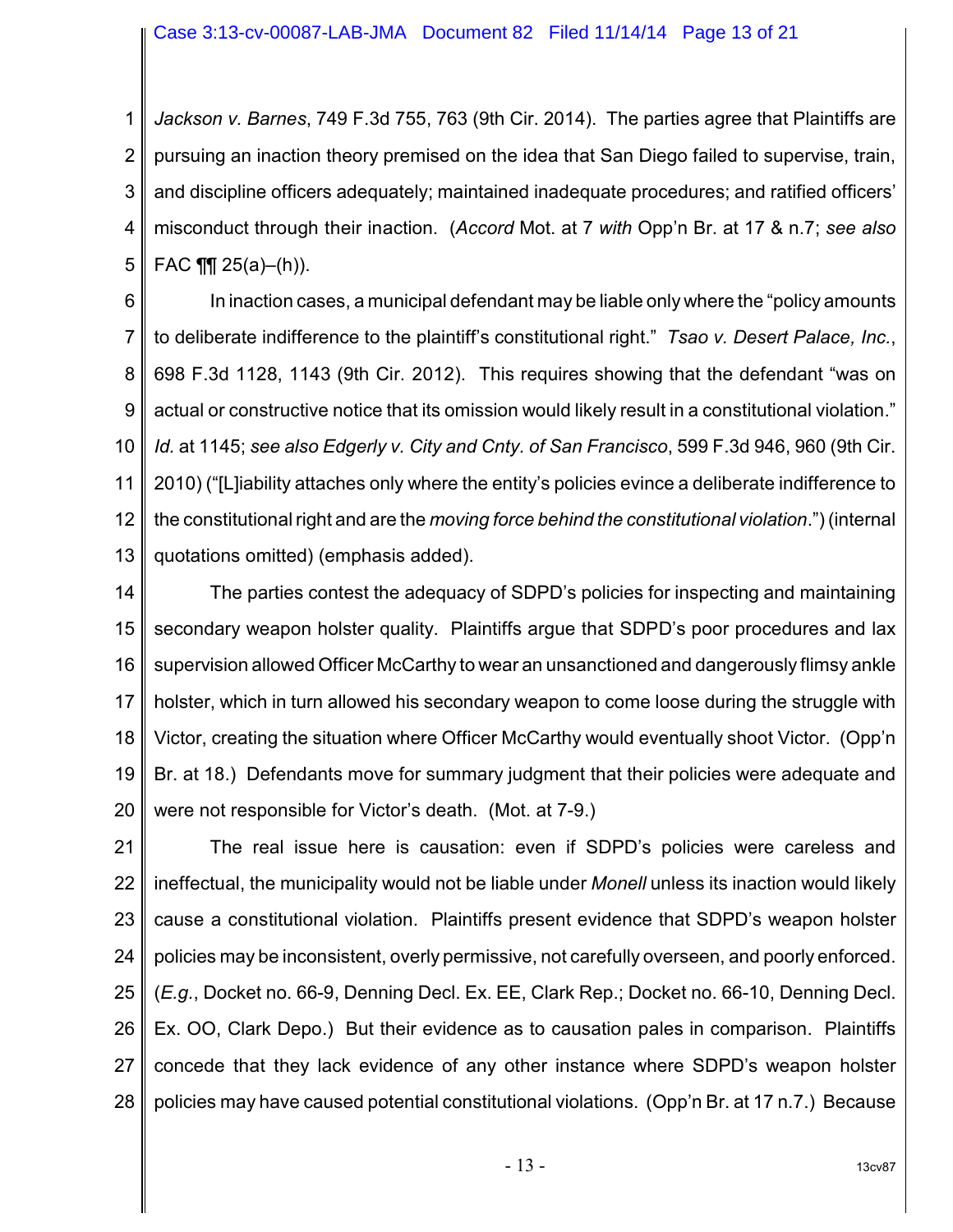#### Case 3:13-cv-00087-LAB-JMA Document 82 Filed 11/14/14 Page 14 of 21

1 2 3 the time for fact discovery has closed, (*see* Docket no. 32, Amended Sched. Ord.), the record does not support a conclusion that these policies make any constitutional violation *likely*. *See Tsao*, 698 F.3d at 1145.

4 5 6 7 8 9 10 11 12 13 14 Instead of coming forward with direct evidence of causation, Plaintiffs say that McCarthy's testimony should be enough. In their view, McCarthy concedes that his ankle holster's failure caused Victor's death because he says it was the weapon coming loose which spurred his decision to switch to deadly force. (Opp'n Br. at 18 (citing Denning Decl. Ex. C., Howie Investigation, and Ex. D, McCarthy Depo.).) This is not a fair characterization of the evidence. McCarthy's testimony was that it was Victor's decision to *reach* for the secondary weapon on the ground that made him believe Victor wanted to kill him. (Docket no. 66-6, Denning Decl. Ex. C., Howie Investigation at 17-18; *id.* Ex. D, McCarthy Depo. at 72-73.) Even drawing all factual inferences favorably for Plaintiffs, they provide no evidence that the flimsiness of McCarthy's ankle holster, and the policies which allowed it to be that way, were "the moving force behind the constitutional violation." *Edgerly*, 599 F.3d at 960.

15 16 17 18 19 20 21 22 23 24 25 26 27 It does not violate anyone's constitutional rights to have a police officer's secondary weapon come loose while the officer is effecting an arrest. Plaintiffs wisely refrain from continuing the logical chain that would connect flimsy holders with officers shooting suspects. Presumably, it would go something like this: more weapons coming loose during arrests in turn causes more suspects to reach for those weapons, placing more officers in danger and resulting in more suspects being shot. There are two problems with this train of thought. First, Plaintiffs' evidence is that Victor did *not* reach for the weapon, and so it cannot be said that the alleged policy caused *his* constitution violation as required in a *Monell* analysis. *See Hayes v. County of San Diego*, 736 F.3d 1223, 1231 (9th Cir. 2013) (holding that a *Monell* claim must be made on the same basis as the underlying constitutional violation). Second, it is *not* a constitutional violation for officers to use deadly force where a suspect resists arrest and reaches for the officer's weapon. *Tennessee v. Garner*, 471 U.S. 1, 3 (1985); *County of Sacramento v. Lewis*, 523 U.S. 833, 846 (1998).

28 ///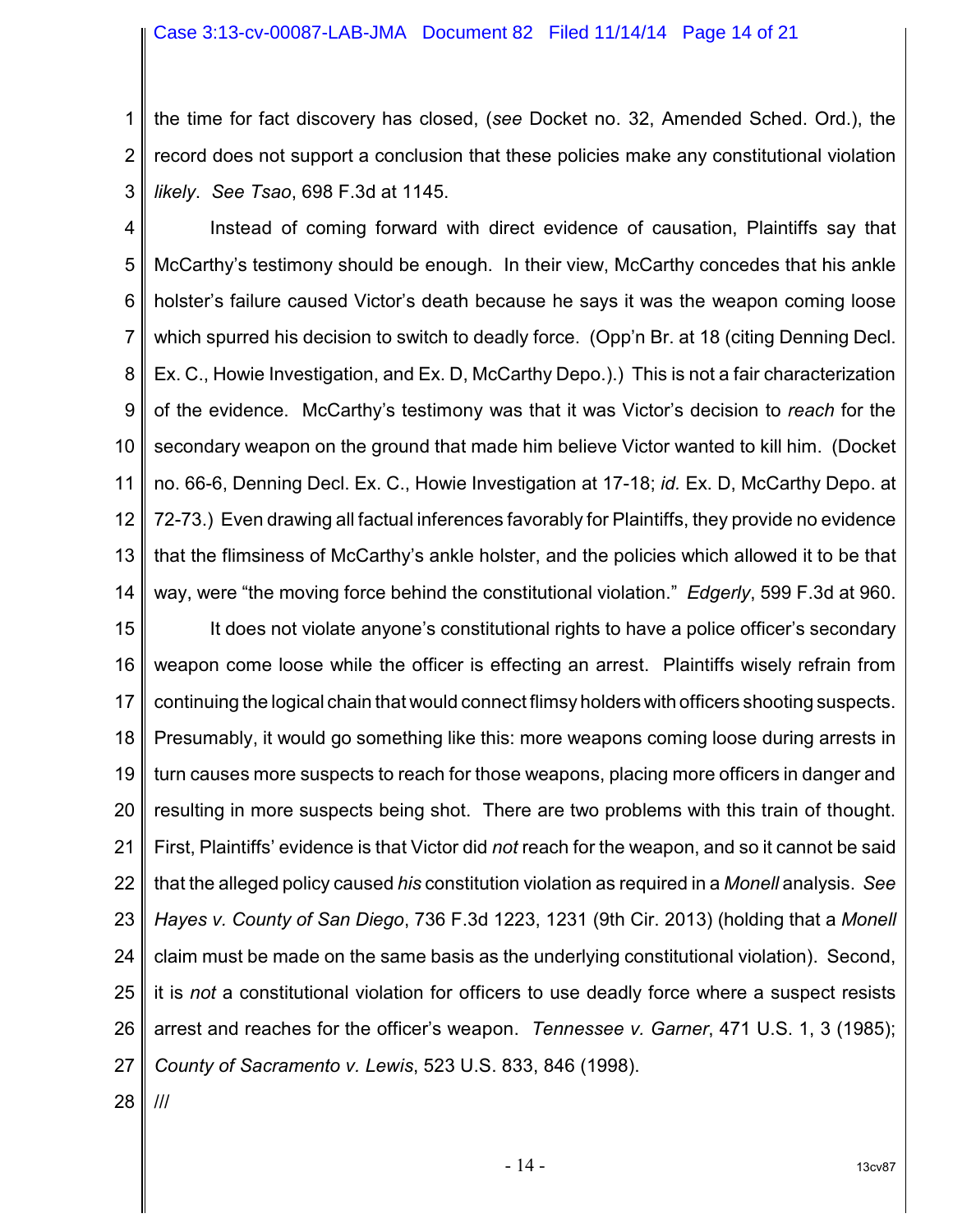1 2 None of the alleged policies or practices *caused* Officer McCarthy to shoot Victor. Defendants' motion for summary judgment as to Plaintiffs' *Monell* claim is **GRANTED**.

3

#### **B. California Civil Code § 51.7**

4 5 6 7 8 9 10 11 California's Ralph Civil Rights Act, Cal. Civil Code § 51.7, creates a "right to be free from any violence, or intimidation by threat of violence, committed against their persons or property" because of their race or other protected characteristic. Plaintiffs' second cause of action maintains that Officer McCarthy shot Victor "as a result of his racial prejudice against him because he was a Latino male" in violation of  $\S$  51.7. (FAC  $\P$   $\P$  38-44.) An essential element of a Ralph Act claim is that the protected characteristic be "a motivating reason for the defendant's conduct." *Austin B. v. Escondido Union School Dist.*, 149 Cal. App. 4th 860, 881 (2007) (citing Judicial Council of California Civil Jury Instructions ("CACI") § 3063).

12 13 14 15 16 17 18 19 20 21 22 23 24 25 26 27 28 Plaintiffs agree that they must produce evidence of McCarthy's racial motivations to survive summary judgment, and admit that they have not. (Opp'n Br. at 22:10-18.) Instead, they argue that they were prevented from presenting facts essential their opposition due to an unresolved discovery dispute; evidently, when Defendants produced Officer McCarthy's pre-employment screening records, they redacted information that may have described his biases. (Docket no. 66-5, Amended Denning Decl. ¶3.) As a result, Plaintiffs ask for a deferral of summary judgment under Fed. R. Civ. P. 56(d). (*See* Opp'n Br. at 22.) The discovery dispute at issue was resolved on May 9, 2014, when Magistrate Judge Adler ordered the parties "to conduct further research to locate specific federal authority regarding the discoverability of pre-employment screening documents of law enforcement officers in federal civil rights actions, and to exchange such authority with the opposing party Defendants produced." (Docket no. 57 at 2.) If the meet-and-confer was inadequate to solve their dispute, Judge Adler continued, "the parties shall file a new joint motion in which each party thoroughly sets forth its argument with citations to specific, governing authority" missing from their previous motion. (*Id.*) Although Plaintiffs informed the Court on June 6, 2014 that they "anticipate the need to file another motion in Judge Adler's department" on ///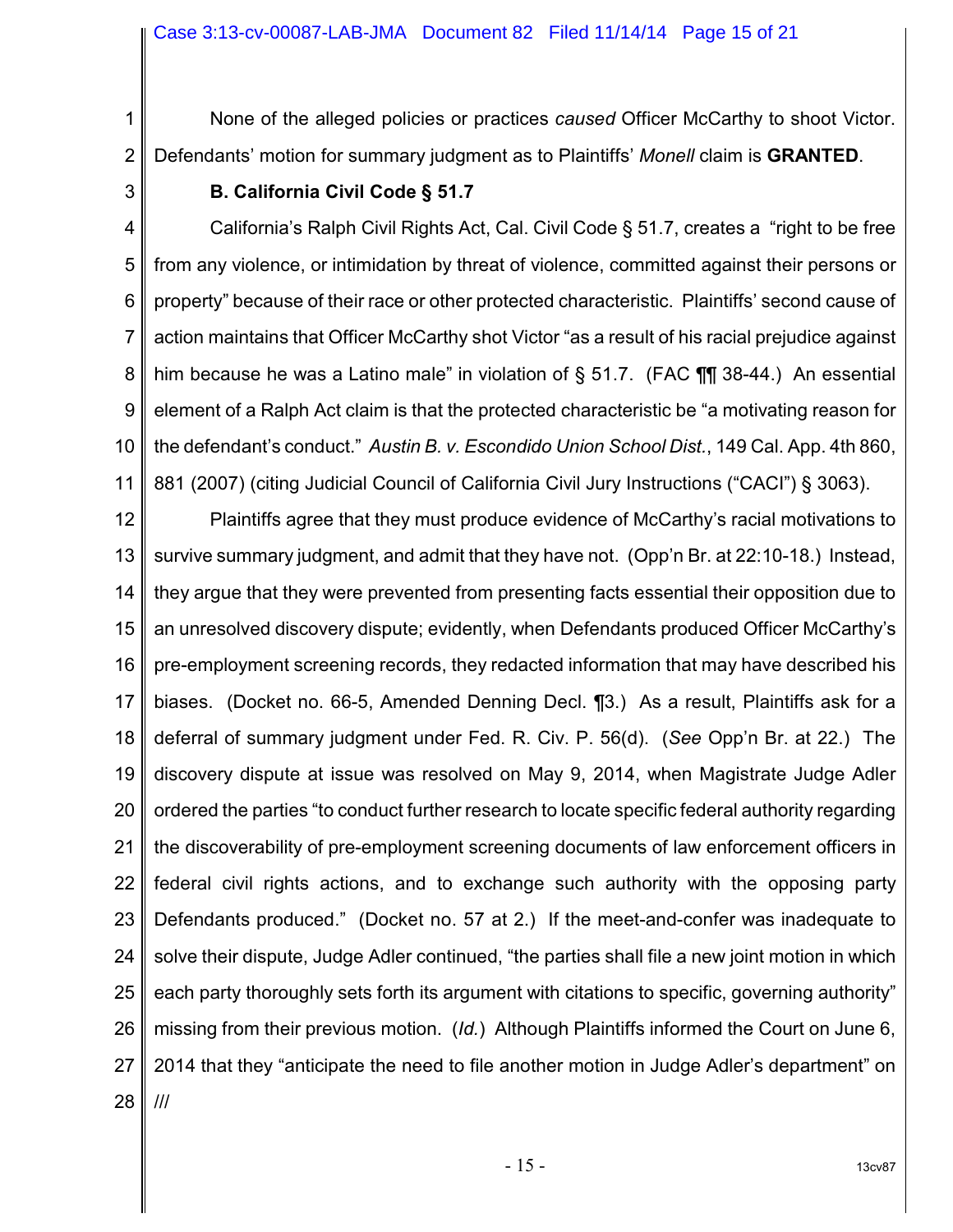1 2 this issue, (Docket no. 66-5 ¶ 5), they have not done so in the intervening five months, and the deadline for fact discovery has long passed, (Docket no. 32, Amended Sched. Ord.).

3 4 5 6 7 8 9 10 11 12 13 14 Plaintiffs have failed to show any cause for their delay or failure to comply with Judge Adler's prescribed course of action. In addition, there is no indication that such information would even be helpful in proving Plaintiffs' claim, since the record does not support an inference that McCarthy even learned of Victor's race prior to his decision to shoot Victor. The only evidence Plaintiffs cite for McCarthy's supposed knowledge of Victor's race is Shakina's 9-1-1 call describing Victor as Hispanic, (Opp'n Br. at 22 (citing Docket no. 66-6, Ex. B)), but McCarthy denies ever hearing the 9-1-1 call, (Docket no. 66-6, McCarthy Depo. at 62 ("At the time he was running away from me, I didn't know anything about him except that he was a fleeing felon.")). McCarthy further testified that he did not know Victor's name, and thought Victor was white. (*Id.* at 63.) The Court sees no evidence that would support even an inference of racial motive by Officer McCarthy, and **GRANTS** Defendants' motion for summary judgment on Plaintiff's Ralph Civil Rights Act claim.

15

#### **C. California Civil Code § 52.1**

16 17 18 19 20 21 22 23 24 25 26 27 California's Bane Act provides a private cause of action against anyone who "interferes by threats, intimidation, or coercion, or attempts to interfere by threats, intimidation, or coercion, with the exercise or enjoyment by an individual or individuals of rights secured by the Constitution or laws of the United States, or laws and rights secured by the Constitution or laws of California." Cal. Civil Code § 52.1(a). Section 52.1 requires "an attempted or completed act of interference with a legal right, accompanied by a form of coercion." *Jones v. Kmart Corp.*, 17 Cal.4th 329 (1998). "[U]nder section 52.1, plaintiffs need not allege that defendants acted with discriminatory animus or intent, so long as those acts were accompanied by the requisite threats, intimidation, or coercion." *Venegas v. County of Los Angeles*, 32 Cal. 4th 820, 843 (2004). "[T]he elements of the excessive force claim under § 52.1 are the same as under § 1983." *Cameron v. Craig*, 713 F.3d 1012, 1022 (9th Cir. 2013).

28 ///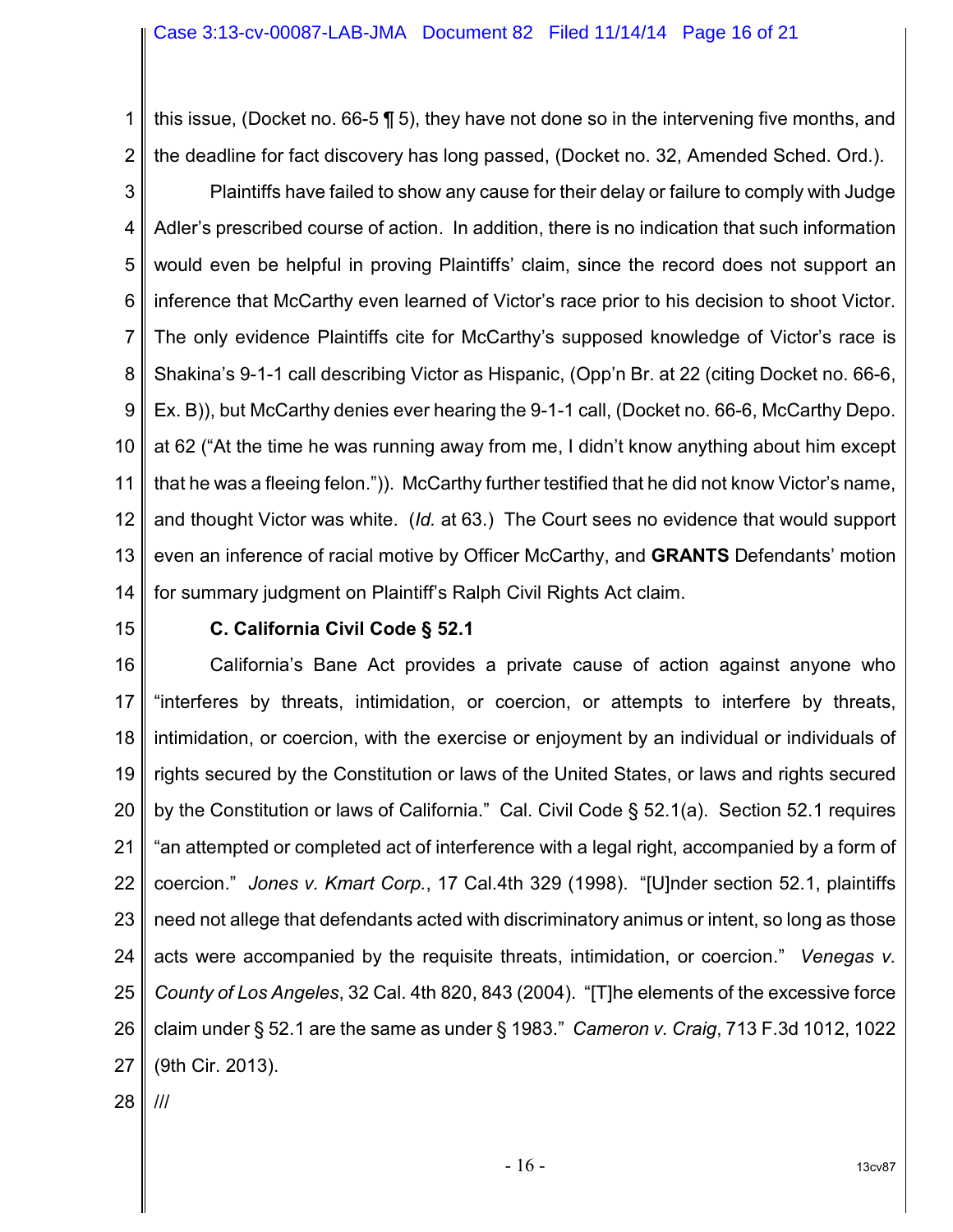1 2 3 4 5 6 7 8 9 10 11 12 13 14 15 16 17 18 19 20 21 22 23 24 25 26 27 Defendants here argue that, to sustain a Bane Act claim past summary judgment, "'[t]he act of interference with a constitutional right must itself be deliberate or spiteful,'" and "'[t]he statute requires a showing of coercion independent from the coercion inherent in the wrongful detention itself.'" (Mot. at 21 (quoting *Shoyoye v. County of Los Angeles*, 203 Cal. App. 4th 947, 959 (2012).) In *Shoyoye*, a clerical error resulted in the unlawful detention of a prisoner that had been ordered released, and the California Appeals Court rejected the prisoner's Bane Act claim because "[t]he apparent purpose of the statute is not to provide relief for an overdetention brought about by human error" but rather by "intentional conduct." *Shoyoye*, 203 Cal. App. 4th at 959. Plaintiffs attempt to distinguish *Shoyoye* on the ground that it should only prevent Bane Act claims based on clerical errors. (Opp'n Br. at 22-23.) After *Shoyoye* was decided, the same court decided *Bender v. County of Los Angeles*, which noted a wide split among state and federal courts about whether the *Shoyoye* ruling applied to all Bane Act claims. *Bender v. County of Los Angeles*, 217 Cal. App. 4th 968, 978 (2013). But the *Bender* court avoided resolving the question of whether a Bane Act claim based on excessive force also requires an intentional violation of some right *other* than the underlying constitutional violation, when an arrest is otherwise lawful; this is because the *Bender* court faced an arrest that was both unlawful to begin with (i.e., not based on probable cause), and used excessive force (there, the arresting officer beat the arrestee after handcuffing him). *Id.* at 978. The *Bender* decision was clear, though, that "not every wrongful detention is a violation of the Bane Act. Nor, some federal cases say, is every case of excessive force in the effectuation of an otherwise lawful arrest a violation of the Bane Act." *Id.* at 981. The federal cases that *Bender* approved of were those that rejected Bane Act claims based on excessive force during or after arrests that were otherwise lawful, where plaintiffs made no showing of coercion separate from their underlying excessive force claims. *Id.* at 980 (citing *Luong v. City & County of San Francisco*, No. C11-5661-MEJ, 2012 U.S. Dist. LEXIS 165190 ((N.D. Cal., Nov. 19, 2012); *Hunter v. City & County of San Francisco*, No. 11-4911-JSC,

- 
- 28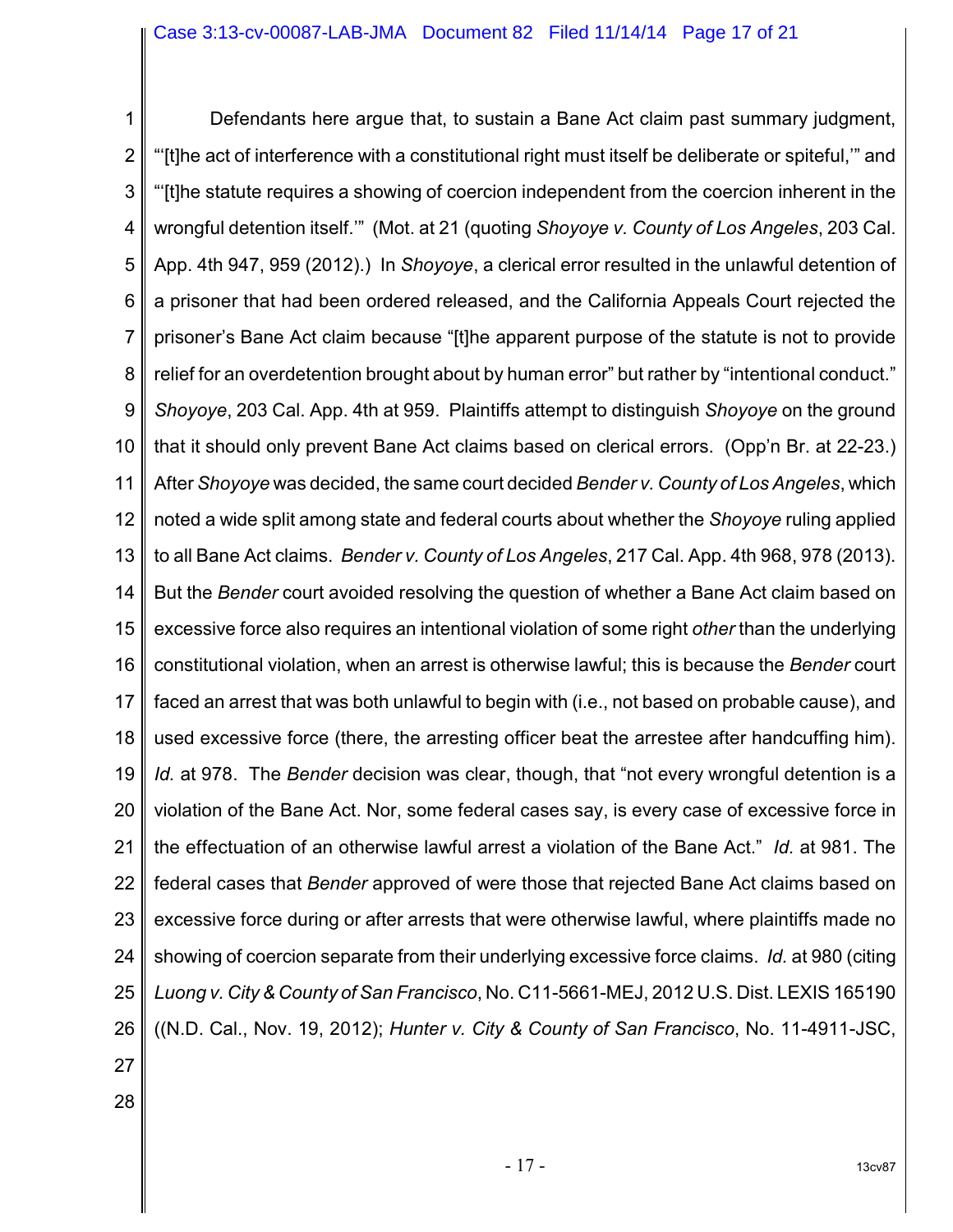Case 3:13-cv-00087-LAB-JMA Document 82 Filed 11/14/14 Page 18 of 21

1 2 3 4 2012 U.S. Dist. Lexis 146492 (N.D. Cal., Oct. 10, 2012)). *See also Chaudhry v. City of Los* <sup>8</sup> *Angeles*, 751 F.3d 1096, 1105 (9th Cir. 2014) (holding that a successful claim for excessive force under the Fourth Amendment provides the basis for, but is not coextensive with, a successful claim under § 52.1).

5 6 7 8 9 10 11 12 Here, the parties do not dispute that Officer McCarthy had probable cause to stop Victor, or that the decision to arrest him was lawful. Plaintiffs have made no showing of coercion separate from their underlying Fourth and Fourteenth Amendment claims. Though they have raised genuine factual disputes over whether Officer McCarthy used excessive force in effecting Victor's arrest or abused his power in a way that shocks the conscience, they have not shown (nor attempted to show) that Officer McCarthy interfered with Victor's exercise or enjoyment of *separate* rights covered by the Bane Act. The Court **GRANTS** Defendants' motion for summary judgment on Plaintiffs' Bane Act claim.

13

## **D. Assault and Battery**

14 15 16 17 18 19 20 21 22 23 24 25 Defendants also move for summary judgment on Plaintiffs' claim of assault and battery. Under California law, a plaintiff bringing a battery claim against a law enforcement official has the burden of proving the officer used unreasonable force. *See Edson v. City of Anaheim*, 63 Cal. App. 4th 1269 (1998); *see also Saman v. Robbins*, 173 F.3d 1150, 1157 n.6 (9th Cir. 1999) ("A prima facie case for battery is not established under California law unless the plaintiff proves that an officer used unreasonable force against him to make a lawful arrest or detention."). California law regards "Section 1983 . . . as the federal counterpart of state battery or wrongful death actions." *Yount v. City of Sacramento*, 43 Cal. 4th 885, 902 (2008) ("[W]e cannot think of a reason to distinguish between section 1983 and a state tort claim arising from the same alleged misconduct. . . ."); *Susag v. City of Lake Forest*, 94 Cal. App. 4th 1401, 1412-13 (2002) ("[I]t appears unsound to distinguish between section 1983 and state law claims arising from the same alleged misconduct.")

<sup>27</sup> 28 <sup>8</sup> The Court declines Plaintiffs' invitation to limit *Shoyoye* only to cases where the constitutional violation was caused by unintentional or clerical error. *Bender*'s approval of *Luong* and *Hunter* shows that the California Appeals Court would not so drastically limit *Shoyoye* to its facts.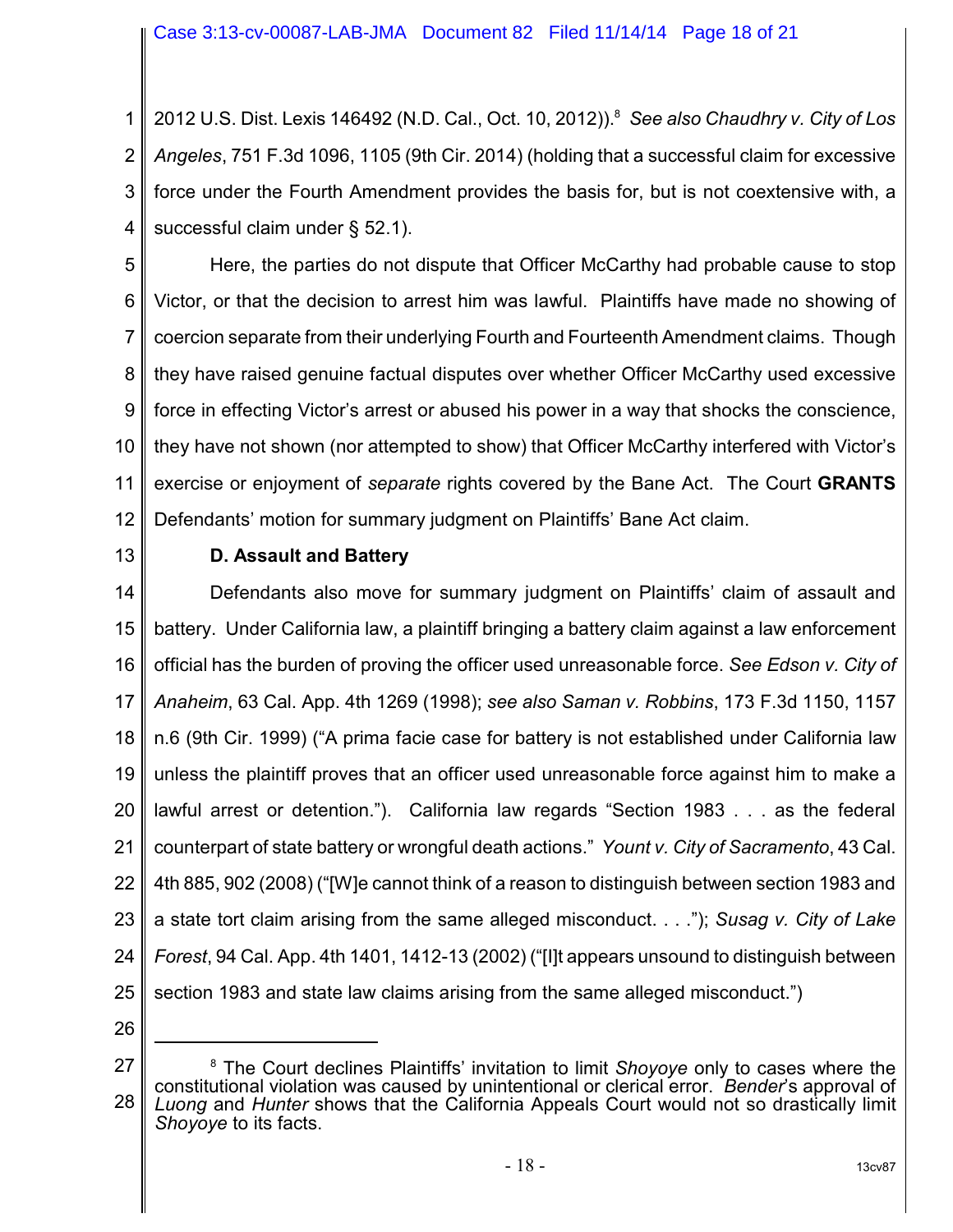1 2 3 4 5 6 7 8 9 Because the Court has already determined that Plaintiffs' excessive force claim survives summary judgment, their assault and battery claim is also viable. *See Nelson v. City of Davis*, 709 F. Supp. 2d 978, 992 (E.D. Cal. 2010), *aff'd*, 685 F.3d 867 (9th Cir. 2012) ("Because the same standards apply to both state law assault and battery and [s]ection 1983 claims premised on constitutionally prohibited excessive force, the fact that Plaintiff's 1983 claims under the Fourth Amendment survive summary judgment also mandates that the assault and battery claims similarly survive.") A genuine dispute of material fact remains as to whether Officer McCarthy used unreasonable force. The Court **DENIES** Defendants' motion for summary judgment on this ground.

10

# **E. Wrongful Death**

11 12 13 14 15 16 17 18 19 20 Defendants move for summary judgment on Plaintiffs' wrongful death claim on the grounds that Cal. Gov't Code § 820.2 immunizes public officers like McCarthy from suit for all discretionary acts other than excessive or unreasonable use of force. (Mot. at 23.) Under § 820.2, "a public employee is not liable for an injury resulting from his act or omission where the act or omission was the result of the exercise of the discretion vested in him, whether or not such discretion be abused." Cal. Gov't Code § 820.2. But "a police officer does not have discretionary immunity from liability for the use of unreasonable force in making an arrest." *Scruggs v. Haynes*, 252 Cal. App. 2d 256, 267 (1967). Because Defendants are not entitled to summary judgment that Defendant McCarthy's acts were reasonable under the circumstances, the Court **DENIES** the motion.

21

# **F. Negligence**

22 23 24 25 26 27 28 "[I]n order to prove facts sufficient to support a finding of negligence, a plaintiff must show that [the] defendant had a duty to use due care, that he breached that duty, and that the breach was the proximate or legal cause of the resulting injury." *Nally v. Grace Community Church*, 47 Cal.3d 278, 292 (1988). As to the "duty" element, peace officers have a duty to act reasonably when using deadly force. *Munoz v. Olin*, 24 Cal.3d 629, 634 (1979). The reasonableness of an officer's conduct is determined in light of the totality of ///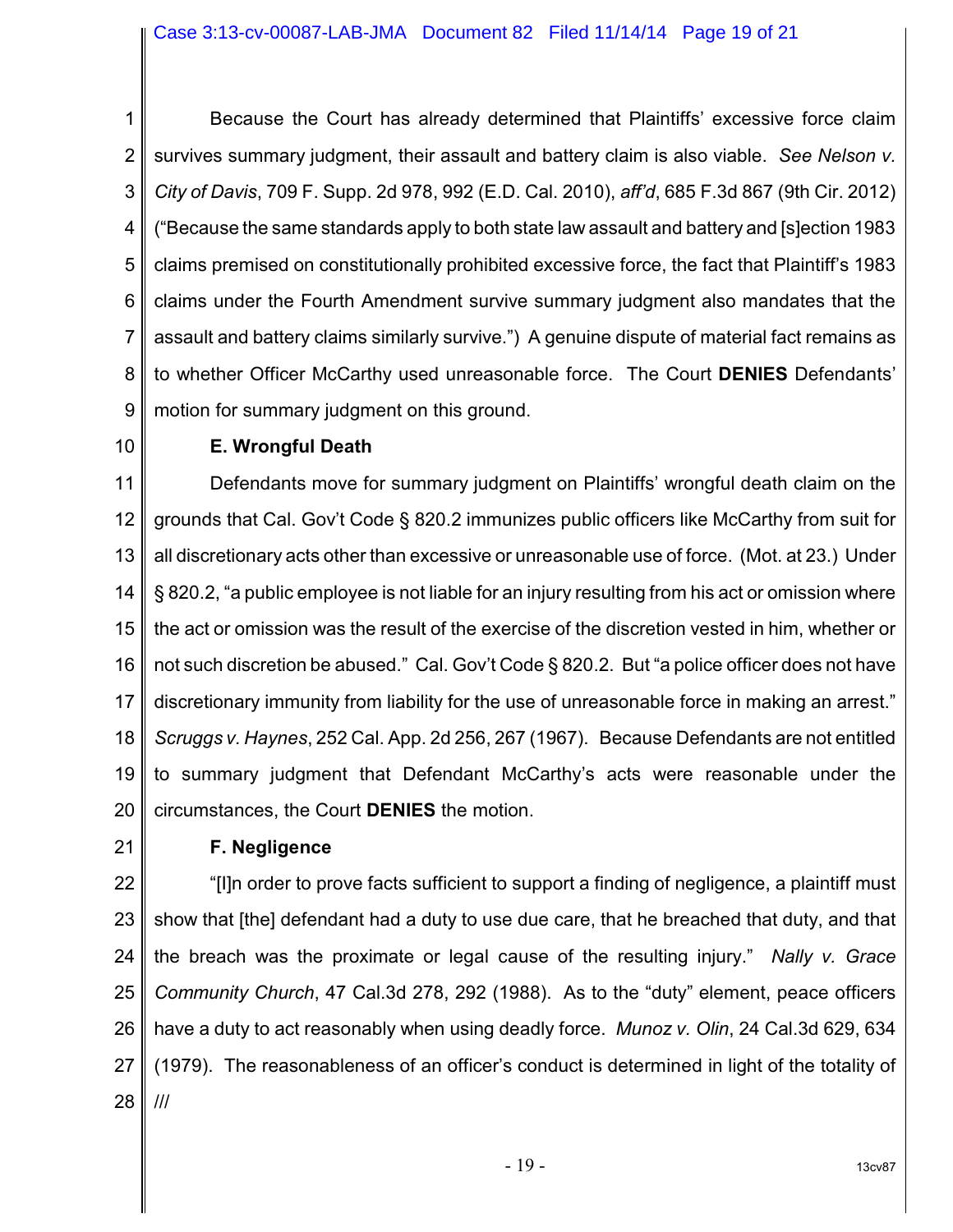# Case 3:13-cv-00087-LAB-JMA Document 82 Filed 11/14/14 Page 20 of 21

1 2 circumstances. *Grudt v. City of Los Angels*, 2 Cal. 3d 575 (1970). According to the California Supreme Court,

[l]aw enforcement personnel's tactical conduct and decisions preceding the use of deadly force are relevant considerations under California law in determining whether the use of deadly force gives rise to negligence liability. Such liability can arise, for example, if the tactical conduct and decisions show. as part of the totality of circumstances, that the use of deadly force was unreasonable.

6 7 8 9 10 *Hayes v. County of San Diego*, 57 Cal. 4th 622, 639 (2013). For a negligence claim based on an officer's actions preceding the use of deadly force, the pre-shooting conduct must *cause* the victim's death. *Id.* at 637. "California has definitively adopted the substantial factor test of the Restatement Second of Torts for cause-in-fact determinations . . . . Under that standard, a cause in fact is something that is a substantial factor in bringing about the

11 injury." *Rutherford v. Owens-Illinois, Inc.*, 16 Cal. 4th 953, 968-69 (1997).

12 13 14 15 16 17 18 19 20 Defendants move for summary judgment on Plaintiffs' negligence claim on the grounds that Officer McCarthy's actions were reasonable, and that there is no evidence that any unreasonable behavior *caused* Victor's death. (Mot. at 24; Docket no. 68, Reply Br. at 10.) Specifically, Plaintiffs argue that Officer McCarthy's tactical errors leading up to his confrontation with Victor create a genuine dispute of material fact that he acted unreasonably at some point before his decision to shoot Victor.<sup>9</sup> (Opp'n Br. at 24-25 (citing *Hayes*, 57 Cal. 4th at 629-30).) But in California, as in most jurisdictions, negligence requires a much higher showing—any unreasonable actions must *cause* the victim's injury or, in this case, death. *Hayes*, 57 Cal. 4th at 637.

21 22 23 24 No reasonable jury could find that Officer McCarthy's pre-shooting negligence caused Victor's death. Under California law, "the actor's negligent conduct is not a substantial factor in bringing about harm to another if the harm would have been sustained even if the actor had not been negligent." *Viner v. Sweet*, 30 Cal. 4th 1232, 1240 (2003). The undisputed

25

3

4

<sup>26</sup> 27 28  $9\,$  In their opposition to summary judgment, Plaintiffs abandon all negligence theories except the one that McCarthy is negligent based on his pre-shooting conduct. (Opp'n Br. at 24-25.) . *Shakur v. Schriro*, 514 F.3d 878, 892 (9th Cir. 2008) ("We have previously held that a plaintiff has 'abandoned . . . claims by not raising them in opposition to [the defendant's] motion for summary judgment.'") (quoting *Jenkins v. Cnty. of Riverside*, 398 F.3d 1093, 1095 n.4 (9th Cir. 2005)) (alteration in original).